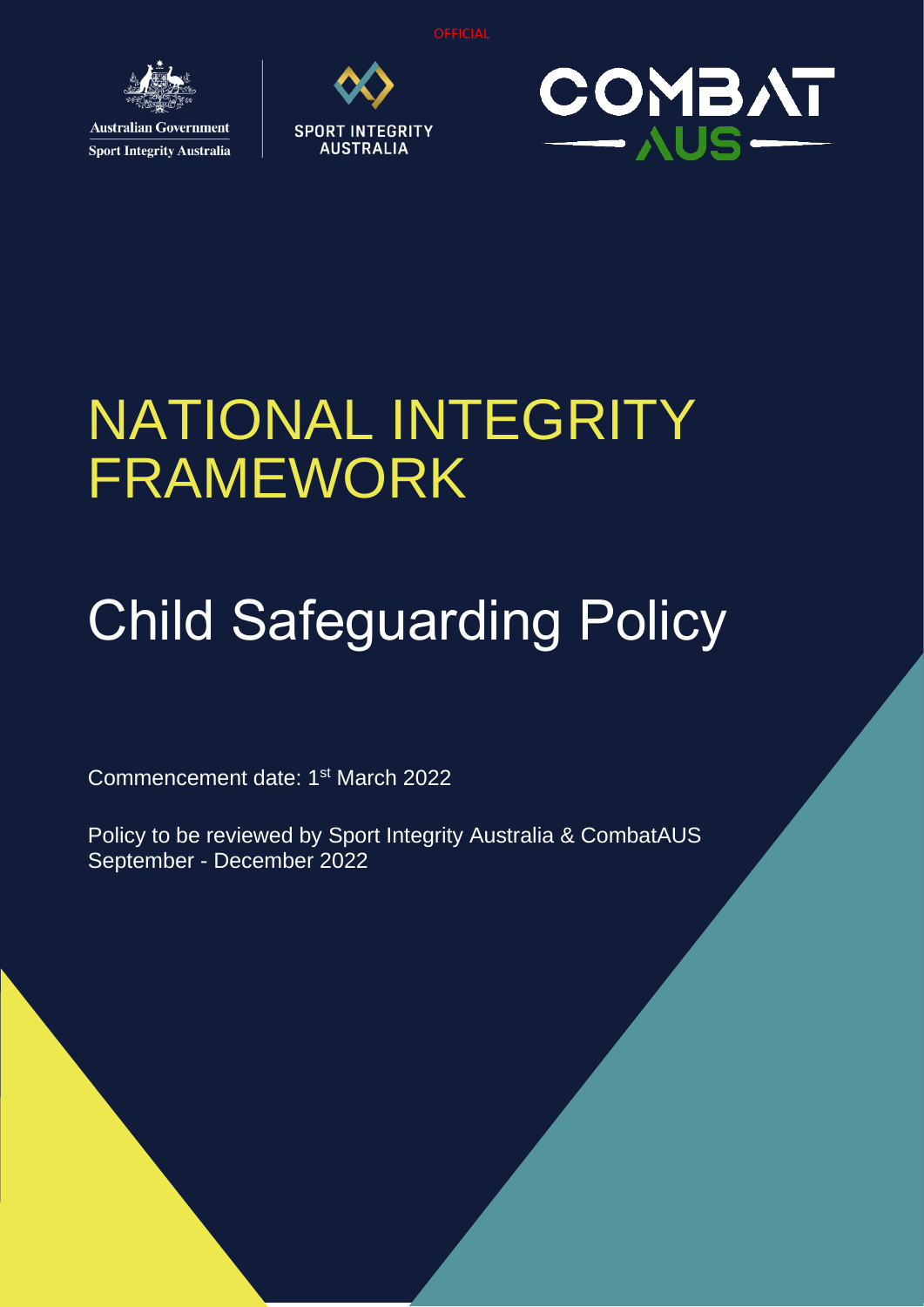# **TABLE OF CONTENTS**

| 1.                                                            | <b>Definitions</b>                                        | 1              |
|---------------------------------------------------------------|-----------------------------------------------------------|----------------|
| 2.                                                            | <b>Jurisdiction</b>                                       | 3              |
| 2.1                                                           | Who this Policy applies to                                | 3              |
| 2.2                                                           | When this Policy applies                                  | 3              |
| 3.                                                            | <b>Requirements of Relevant Persons and Organisations</b> | 3              |
| 3.1                                                           | Requirements of Relevant Persons                          | 3              |
| 3.2                                                           | Requirements of Relevant Organisations                    | 3              |
| 4.                                                            | <b>Prohibited Conduct</b>                                 | 4              |
| 4.1                                                           | <b>Prohibited Conduct</b>                                 | 4              |
| 5.                                                            | <b>Reporting</b>                                          | 4              |
| 6.                                                            | <b>Complaints, Disputes &amp; Discipline Policy</b>       | 4              |
| 7.                                                            | <b>National Integrity Framework</b>                       | 4              |
| Annexure A: Responding to Child Abuse Allegations             |                                                           | 6              |
| <b>Annexure B: Child Safe Commitment &amp; Practices</b>      |                                                           | $\overline{7}$ |
| <b>Annexure C: Recruitment &amp; Screening</b>                |                                                           | 13             |
| Appendix 1: Position Assessment Checklist                     |                                                           | 15             |
| Appendix 2: Interview Requirements and Sample Questions       |                                                           | 16             |
| Appendix 3: Reference Check Requirements and Sample Questions |                                                           | 17             |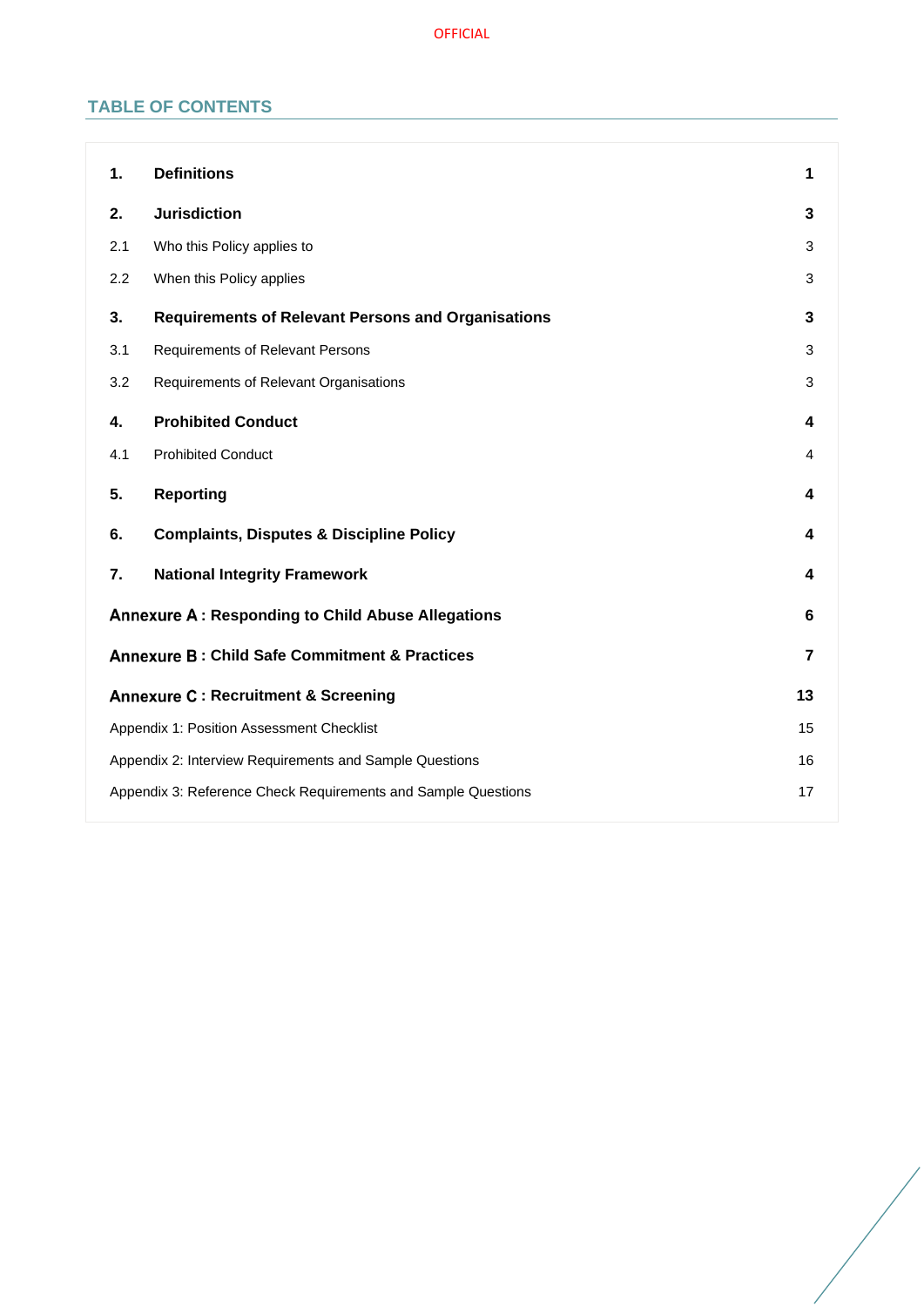#### **SUMMARY**

CombatAUS has a zero-tolerance policy to child abuse and neglect in any form.

CombatAUS is committed to safeguarding and promoting the welfare of Children participating in CombatAUS Activities by providing a safe and inclusive environment and by ensuring that everyone involved with CombatAUS and its Activities is educated and informed of their responsibilities to protect and look after Children.

All Children have the right to feel safe and protected from all forms of abuse, harm, and neglect. Children have the right to take part in sport in a safe, positive, and enjoyable environment.

CombatAUS aims to create and maintain an inclusive, child-safe environment that is understood, endorsed, implemented, and adhered to by everyone involved in CombatAUS Activity.

This Policy is part of CombatAUS' proactive and preventative approach to upholding its commitment to the safety, wellbeing, participation and empowerment of all Children who participate in CombatAUS Activity.

This Policy seeks to ensure that everyone involved in CombatAUS Activity is aware of their rights and responsibilities in relation to Children. This Policy sets out the standards of behaviour expected of those involved in CombatAUS Activity and the behaviours that are not acceptable ('Prohibited Conduct').

This Policy imposes obligations on CombatAUS in relation to r responding to allegations of Prohibited Conduct, including by reporting suspected Child Abuse to the appropriate authorities, and to implementing a commitment to child safety and child-safe practices, including recruitment and screening of staff and volunteers.

# <span id="page-2-0"></span>**1. Definitions**

Defined terms not otherwise defined in this Policy have been defined in and have the meaning given to them, in the National Integrity Framework. In this Policy the following words have the corresponding meaning:

**Abuse** means any type of abuse (including physical, emotional, psychological, sexual and inappropriate use of power) that has caused, is causing or is likely to cause harm to a person's wellbeing, whether in person or as the result of a publication viewable by any other person by any means.<sup>1</sup>

**Australian Child Protection Legislation** means all state/territory child protection legislation as amended from time to time, a summary of which is available [here.](https://aifs.gov.au/cfca/publications/australian-child-protection-legislation)

**Bullying** means a person or group of people repeatedly and intentionally using words or actions, or the inappropriate use of power, against someone or a group of people to cause distress and risk to their wellbeing.<sup>2</sup>

**Child** or **Children** means a child or young person, or two or more children or young persons, who is or are under the age of 18 years.

**Child Abuse** has the meaning given to it in Schedule 1 and includes the following as outlined in that Schedule:

- (a) Physical Abuse
- (b) Emotional or Psychological Abuse
- (c) Sexual Abuse
- (d) Neglect

 $\overline{\phantom{a}}$ 

(e) Exposure to Family Violence.

**Child Safe Commitment** refers to Relevant Organisations commitment to child safety in Activities as outlined in Annexure B.

**Child Safe Practices** refer to the child safety requirements and practices adopted and implemented by Relevant Organisations to help ensure the safety of Children participating in CombatAUS Activities as outlined in Annexure B.

<sup>1</sup> Refer to Schedule 1 of the Member Protection Policy for examples of behaviour that may constitute Abuse.

<sup>&</sup>lt;sup>2</sup> Refer to Schedule 1 of the Member Protection Policy for examples of behaviour that may constitute Bullying.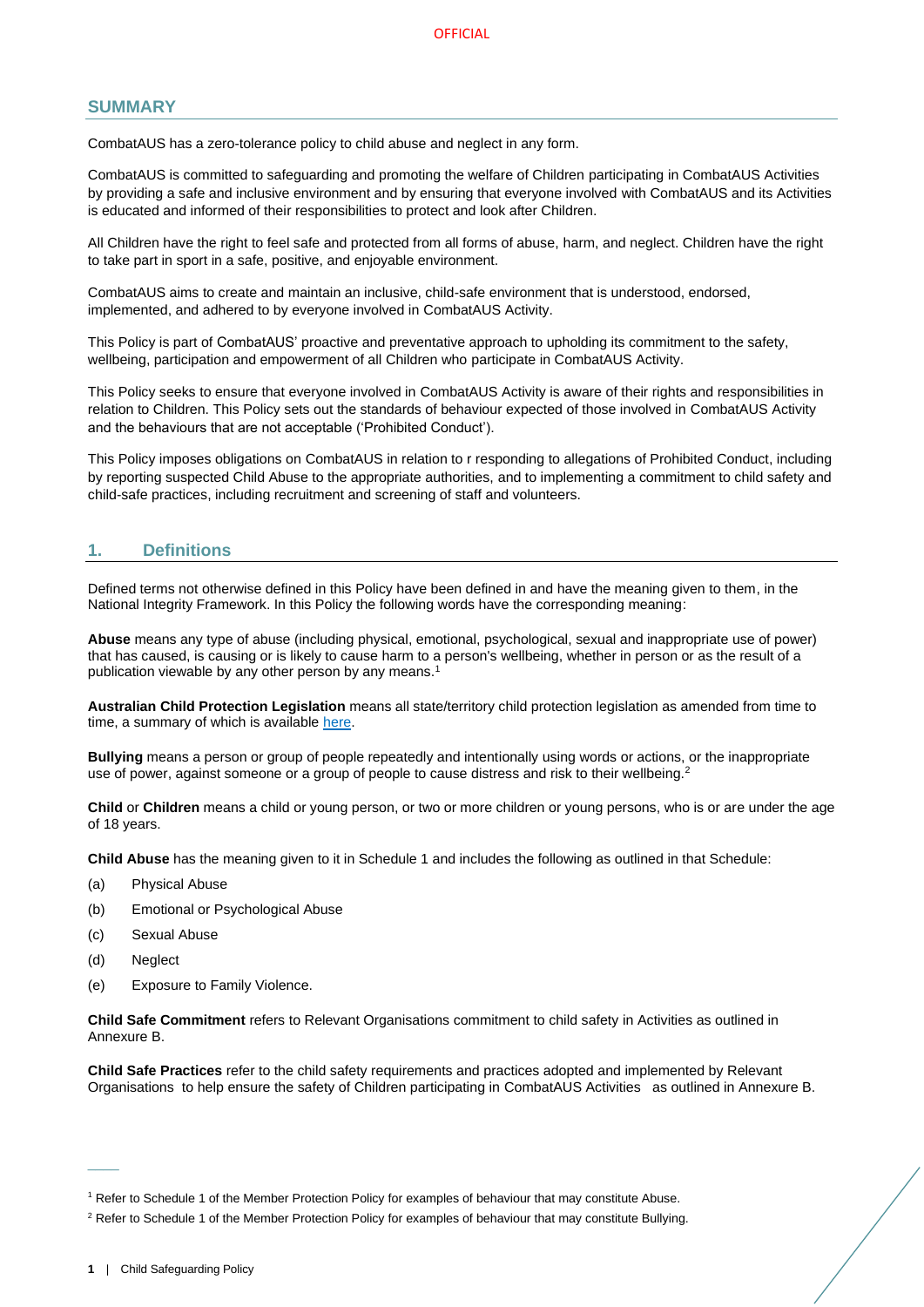**Grooming** refers to the process by which an adult establishes a trusting relationship with a child and those associated with the child's care and [wellbeing,](https://www.kidspot.com.au/lifestyle/entertainment/celebrity-news/blue-wiggle-says-he-caught-viral-meningitis-from-kids-at-concerts/news-story/57c5b6c145dc8eb7e8e278da61653ae1) to create an environment in which abuse can occur.

**Harassment** means any type of behaviour towards a person that they do not want and that is offensive, abusive, belittling or threatening and is reasonably likely to cause harm to the person who is the subject of the harassment.<sup>3</sup>

**Misconduct with a Child** means any behaviour involving a Child that is objectively age inappropriate and/or places the Child at risk of harm.

**MPP** means the Member Protection Policy of CombatAUS.

**Policy** means this Child Safeguarding Policy including any schedules and annexures.

**Prohibited Conduct** means conduct in breach of clause [4](#page-5-0) of this Policy.

**Recruitment & Screening** means the child safety recruitment and screening requirements adopted and implemented by Relevant Organisations to help ensure the safety of Children participating in CombatAUS Activities as outlined in Annexure C.

#### Sexual Misconduct means<sup>4</sup>:

- (a) Sexual Harassment, which is any unwanted or unwelcome sexual behaviour where a reasonable person would anticipate the possibility that the person being harassed would feel offended, humiliated, or intimidated; and
- (b) Sexual Offences, which include any criminal offence involving sexual activity or actions of indecency.

#### **Unlawful Discrimination includes:**

- (a) Direct Discrimination, when a person or group of people is treated less favourably than another person or group, because of a personal characteristic; and
- (b) Indirect Discrimination, when an unreasonable rule or policy applies to everyone but has the effect of disadvantaging some people because of a personal characteristic they share, where such personal characteristic is protected by applicable anti-discrimination legislation.<sup>5</sup>

**Victimisation** means subjecting a person, or threatening to subject a person, to any unfair treatment because the person has made, or intends to pursue their right to make, a complaint or lawful disclosure, including under applicable legislation or this Policy, or for supporting another person to take such action.<sup>6</sup>

**Vilification** means a public act, conduct or behaviour that incites hatred, serious contempt for, or revulsion or severe ridicule of, a person or group of people because of a particular characteristic they hold, as covered by applicable legislation, including their race or religion, or homosexuality, transgender or HIV/AIDS status.<sup>7</sup>

<span id="page-3-0"></span>**WWCC** means a 'Working with Children Check' (however named) under the applicable legislation of a state or territory, a summary of which is availabl[e here.](https://aifs.gov.au/cfca/publications/pre-employment-screening-working-children-checks-and-police-checks/part-b-state-and)

 $\overline{\phantom{a}}$ 

<sup>&</sup>lt;sup>3</sup> Refer to Schedule 1 of the Member Protection Policy for examples of behaviour that may constitute Harassment.

<sup>4</sup> Refer to Schedule 1 of the Member Protection Policy for examples of behaviour that may constitute Sexual Misconduct.

<sup>5</sup> Refer to Schedule 1 of the Member Protection Policy for examples of behaviour that may constitute Unlawful Discrimination.

<sup>&</sup>lt;sup>6</sup> Refer to Schedule 1 of the Member Protection Policy for examples of behaviour that may constitute Victimisation.

<sup>&</sup>lt;sup>7</sup> Refer to Schedule 1 of the Member Protection Policy for examples of behaviour that may constitute Vilification.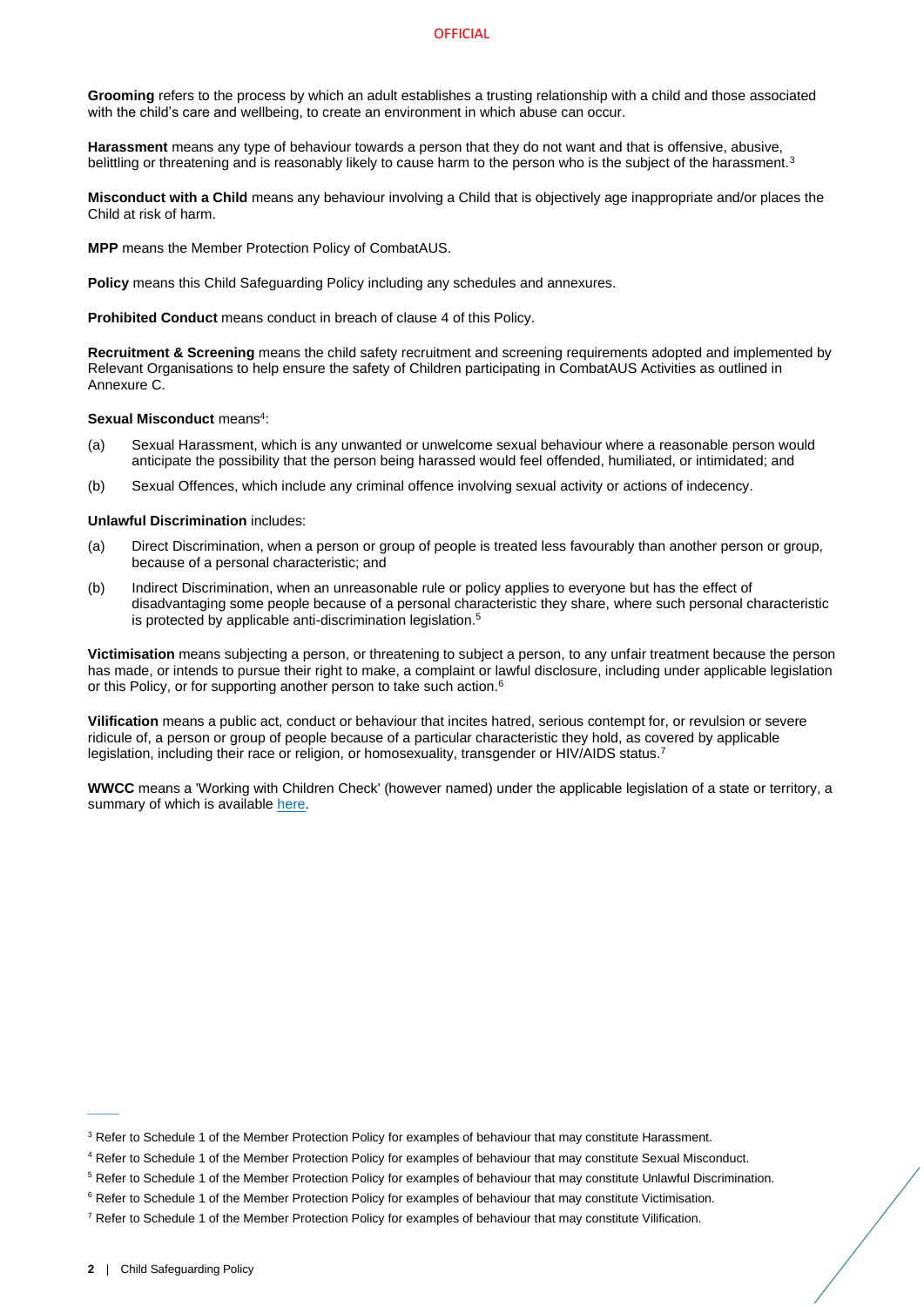# **2. Jurisdiction**

# <span id="page-4-0"></span>**2.1 Who this Policy applies to**

This Policy applies to:

- (a) Relevant Persons; and
- (b) Relevant Organisations.

## <span id="page-4-1"></span>**2.2 When this Policy applies**

- (a) All Relevant Persons and Relevant Organisations to which this Policy applies must comply with this Policy (at all times whilst they are a Relevant Person or Relevant Organisation), including:
	- (i) in relation to any dealings they have with a Child arising from the Relevant Person's, Relevant Organisation's, or the Child's involvement in any capacity with CombatAUS Activities.
	- (ii) in relation to any dealings in relation to a Child that they might have with a Relevant Organisation or their staff, contractors, and representatives;
	- (iii) when dealing with a Child or other Relevant Person or Relevant Organisation in their capacity as a Relevant Person or Relevant Organisation; and
	- (iv) in relation to their Membership or standing as a Relevant Person or Relevant Organisation in general.
- (b) The following is not within the scope of this Policy:
	- (i) interactions involving a Relevant Person and a Child where there is no direct or indirect link to CombatAUS Activities <sup>8</sup>.

# <span id="page-4-2"></span>**3. Requirements of Relevant Persons and Organisations**

## <span id="page-4-3"></span>**3.1 Requirements of Relevant Persons**

Relevant Persons must always:

- (a) comply with the requirements of Responding to Child Abuse Allegations in Annexure A;
- (b) comply with the Child Safe Practices as set out in Annexure B;
- (c) report any concerns or allegations of Prohibited Conduct involving any Relevant Person or Relevant Organisation;
- (d) provide true and accurate information during Recruitment & Screening;
- (e) comply with all obligations that they are subject to under the Australian Child Protection Legislation; and
- (f) comply with all legislative obligations that they are subject to in relation to reporting of suspected Child Abuse or a WWCC<sup>9</sup>.

#### <span id="page-4-5"></span><span id="page-4-4"></span>**3.2 Requirements of Relevant Organisations**

Relevant Organisations must:

- (a) adopt, implement, and comply with the:
	- (i) Child Safe Commitment;
	- (ii) Child Safe Practices; and
	- (iii) Recruitment & Screening,

including reviewing and amending those requirements from time to time;

- <span id="page-4-6"></span>(b) comply with the 'Responding to Child Abuse Allegations' in Annexure A;
- (c) use best efforts to assist Relevant Persons to fulfil their responsibilities under this Policy;

 $\overline{\phantom{a}}$ 

<sup>&</sup>lt;sup>8</sup> Such as pre-existing personal or family relationships.

<sup>&</sup>lt;sup>9</sup> Child Family Community Australia Working with Children Checks & Police Checks Resource Sheet [website.](https://aifs.gov.au/cfca/publications/pre-employment-screening-working-children-checks-and-police-checks/part-b-state-and)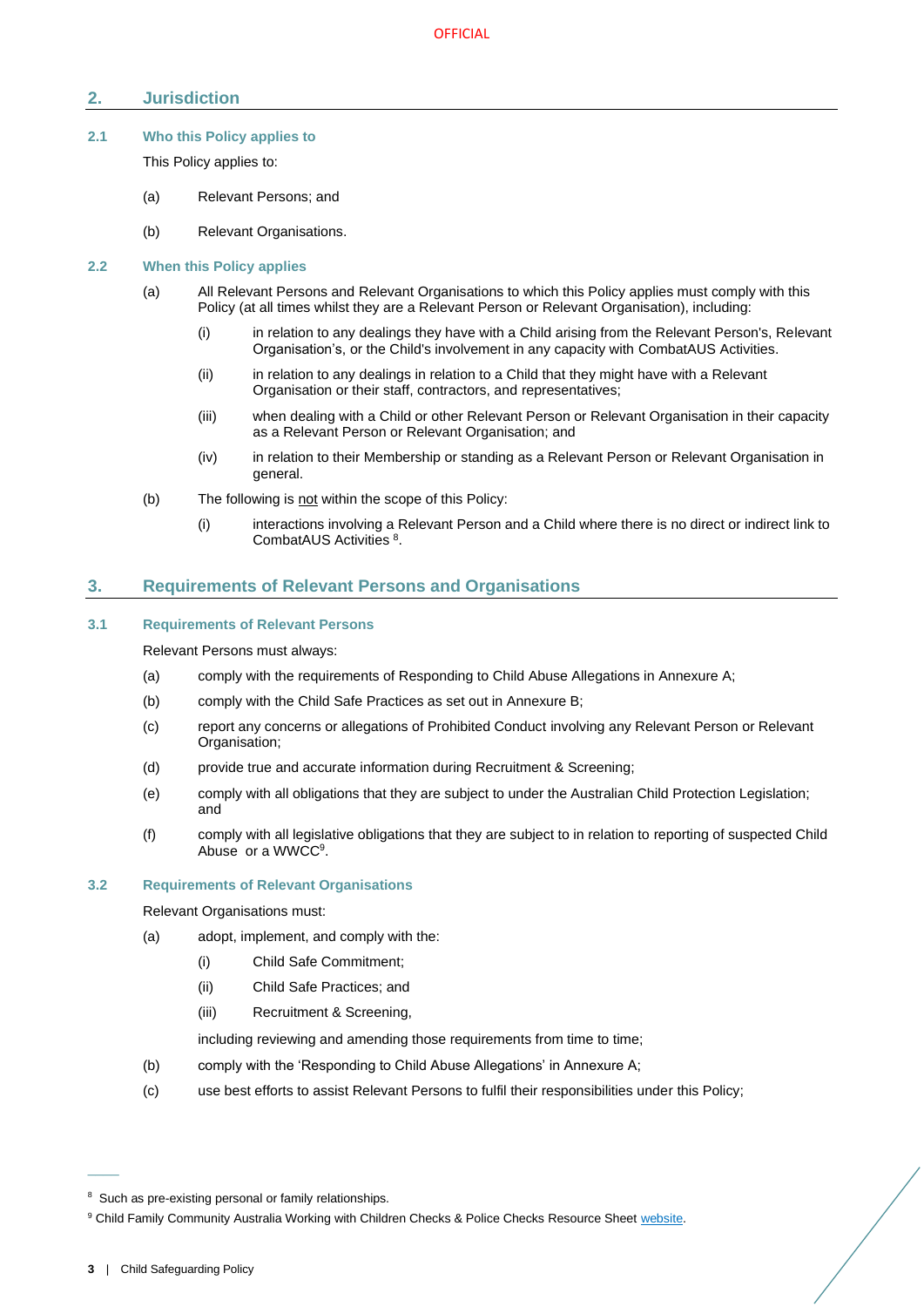- (d) recognise any Sanction imposed under this Policy; and
- (e) take all necessary steps to:
	- (i) enforce any Sanction imposed under this Policy and the Complaints, Disputes & Discipline Policy; and
	- (ii) procure compliance with the 'Responding to Child Abuse Allegations' in Annexure A.

## <span id="page-5-5"></span><span id="page-5-0"></span>**4. Prohibited Conduct**

#### <span id="page-5-6"></span><span id="page-5-1"></span>**4.1 Prohibited Conduct**

A Relevant Person or Relevant Organisation commits a breach of this Policy when:

- (a) they, either alone or in conjunction with another or others, engage in any of the following conduct against, or in relation to, a Child or Children in the circumstances outlined in clause [2.2:](#page-4-1)
	- (i) Child Abuse;
	- (ii) Grooming;
	- (iii) Misconduct with a Child;
	- (iv) request or infer that the Child keep any communication secret from their parents, guardian, carer, or other Relevant Person such as a coach or administrator, or Relevant Organisation;
	- (v) supply alcohol, or drugs (including tobacco) to a Child;
	- (vi) supply medicines, except when permitted by law or with the consent of the parent, guardian, or carer of the Child and under a valid prescription for that Child and at the prescribed dosage; or
	- (vii) commit any act that would constitute Prohibited Conduct under the Member Protection Policy;
- <span id="page-5-7"></span>(b) there is a breach of a requirement imposed under claus[e 3.1,](#page-4-3) or sub-clauses  $3.2(a)$ ,  $3.2(b)$  or  $3.2(e)(ii)$ ;
- (c) they are involved in or have knowledge of and do not report a breach of clauses [4.1\(a\)](#page-5-6) or [4.1\(b\);](#page-5-7) or
- (d) they have engaged in an attempt to breach sub-clauses  $4.1(a)$  (i), (ii), (iii) or (v).

## <span id="page-5-2"></span>**5. Reporting**

- (a) Where a Relevant Organisation becomes aware of an Alleged Breach and the information known about that Alleged Breach is such that it would cause a reasonable person to suspect that a Child is, or is at risk of, being abused and/or neglected:
	- (i) The Relevant Organisation must comply with, and procure compliance with, the requirements of Responding to Child Abuse Allegations in Annexure A; and
	- (ii) no further action under the Complaints, Disputes and Discipline Policy in relation to that Alleged Breach, except Provisional Action or Assessment, should occur until the obligations in (i) are complied with.

# <span id="page-5-3"></span>**6. Complaints, Disputes & Discipline Policy**

The Complaints, Disputes and Discipline Policy applies to any alleged Prohibited Conduct, including reports of breaches, of this Policy.

# <span id="page-5-4"></span>**7. National Integrity Framework**

The National Integrity Framework applies to this Child Safeguarding Policy. When interpreting this Policy, any provisions inconsistent with the National Integrity Framework apply to the extent of that inconsistency.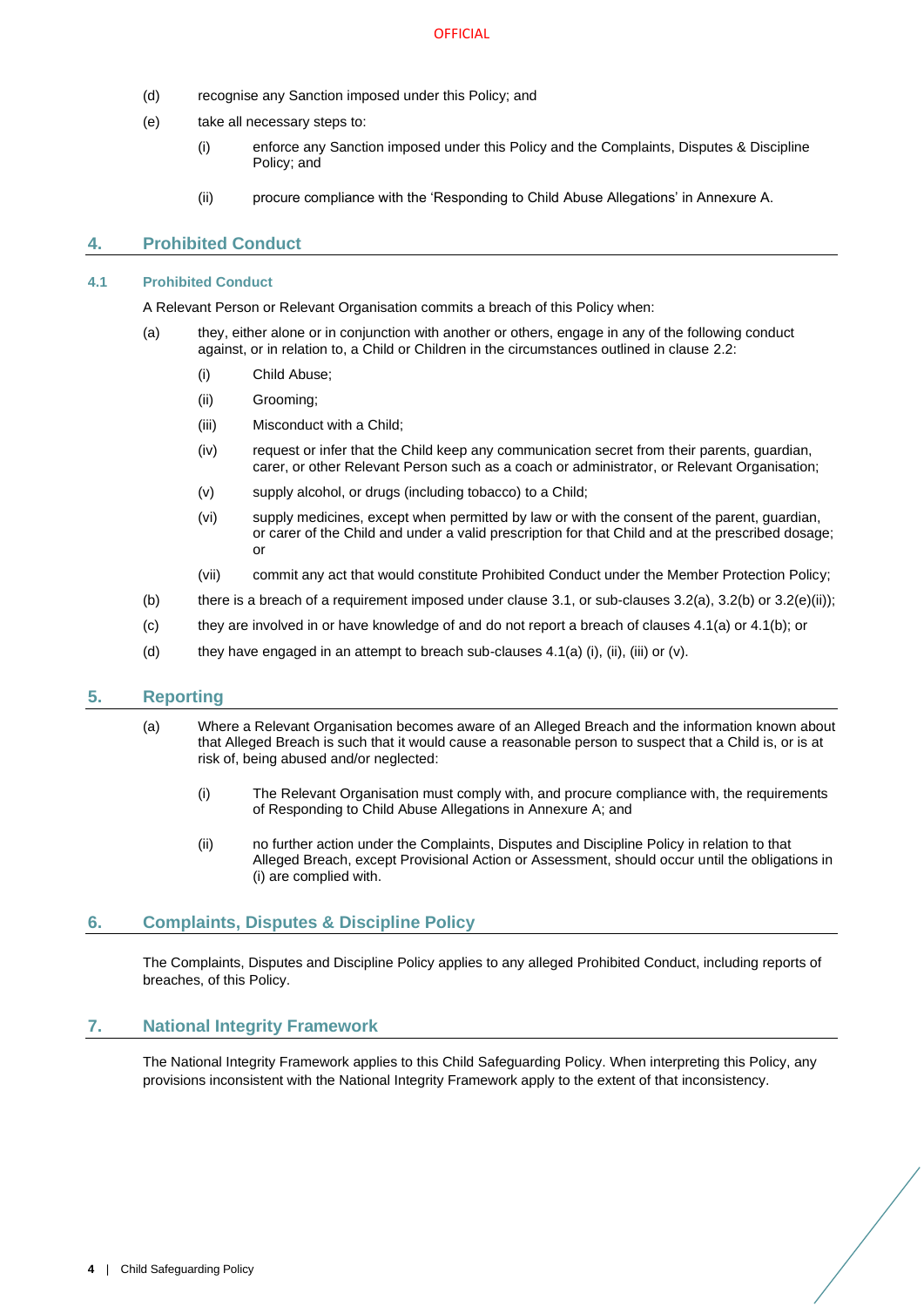# **- Child Abuse Definitions**

**Child Abuse** is the mistreatment of a Child that:

- causes, is causing or is likely to cause any detrimental effect so that a Child's physical, psychological, or emotional wellbeing; or
- does, or is likely to, endanger that a Child's physical or emotional health, development, or wellbeing,

#### whether through a:

- single act, omission, or circumstance; or
- series or combination of acts, omissions, or circumstances,

and includes:

- **1. Physical Abuse** occurs when a person subjects a Child to application of physical force, which may cause injury intentionally or inadvertently as a result of physical punishment or the aggressive treatment of a Child. Physically abusive behaviour includes, but is not limited to:
	- (a) shoving, hitting, slapping, shaking, throwing, punching, biting, burning, kicking; and
	- (b) harmful training methods or overtraining where there is the potential to result in damage to a Child's physical development.
- **2. Emotional or Psychological Abuse** occurs when a Child does not receive the love, affection, or attention they need for healthy emotional, psychological, and social development or are exposed to violence/abuse against other Children or adults. Such abuse may involve:
	- (a) repeated rejection or threats to a Child;
	- (b) constant criticism, teasing, ignoring, threatening, yelling, scapegoating, ridicule, intentional exclusion, continual coldness, and rejection;
	- (c) Bullying and Harassment;
	- (d) harmful training methods or overtraining where there is the potential to result in damage to a Child's physical, intellectual, or emotional wellbeing and development.
- **3. Sexual Abuse** occurs when an adult, or a person in authority (i.e. older, or younger but more physically or intellectually developed) involves a Child in any sexual activity. A child cannot provide consent, therefore even if 'consent' is given, it still constitutes sexual abuse.

Perpetrators of sexual abuse take advantage of their power, authority, or position over the Child for their own benefit. It can include making sexual comments to a Child, kissing, touching a Child's genitals or breasts, oral sex, or intercourse with a Child.

Sexual exploitation is a form of Sexual Abuse and occurs when Children are forced into or involved in sexual activities that are then unlawfully recorded in some way, or recorded without the consent of one or more parties, or used to produce child sexual abuse material. Such material can be in the form of photographs or videos, whether published or circulated on the internet or social media. Encouraging a Child to view pornographic videos, websites, or images, or engaging a Child to participate in sexual conversations over social media or otherwise is also considered sexual exploitation.

- **4. Neglect** is the persistent failure or deliberate failure or denial to meet a Child's basic needs. Child Neglect includes the failure to provide adequate food, clothing, shelter, adequate supervision, clean water, medical attention, or supervision to the extent that the Child's health and development is or is likely to be harmed. Types of neglect include physical, medical, emotional, educational neglect and abandonment.
- **5. Exposure to Family Violence** is any abusive behaviour used by a person in a relationship to gain and maintain control over their partner or ex-partner. It can include a broad range of behaviour that causes fear and physical and/or psychological harm. If a Child is living in a household where there have been incidents of domestic violence, then they may be at risk of significant physical and/or psychological harm.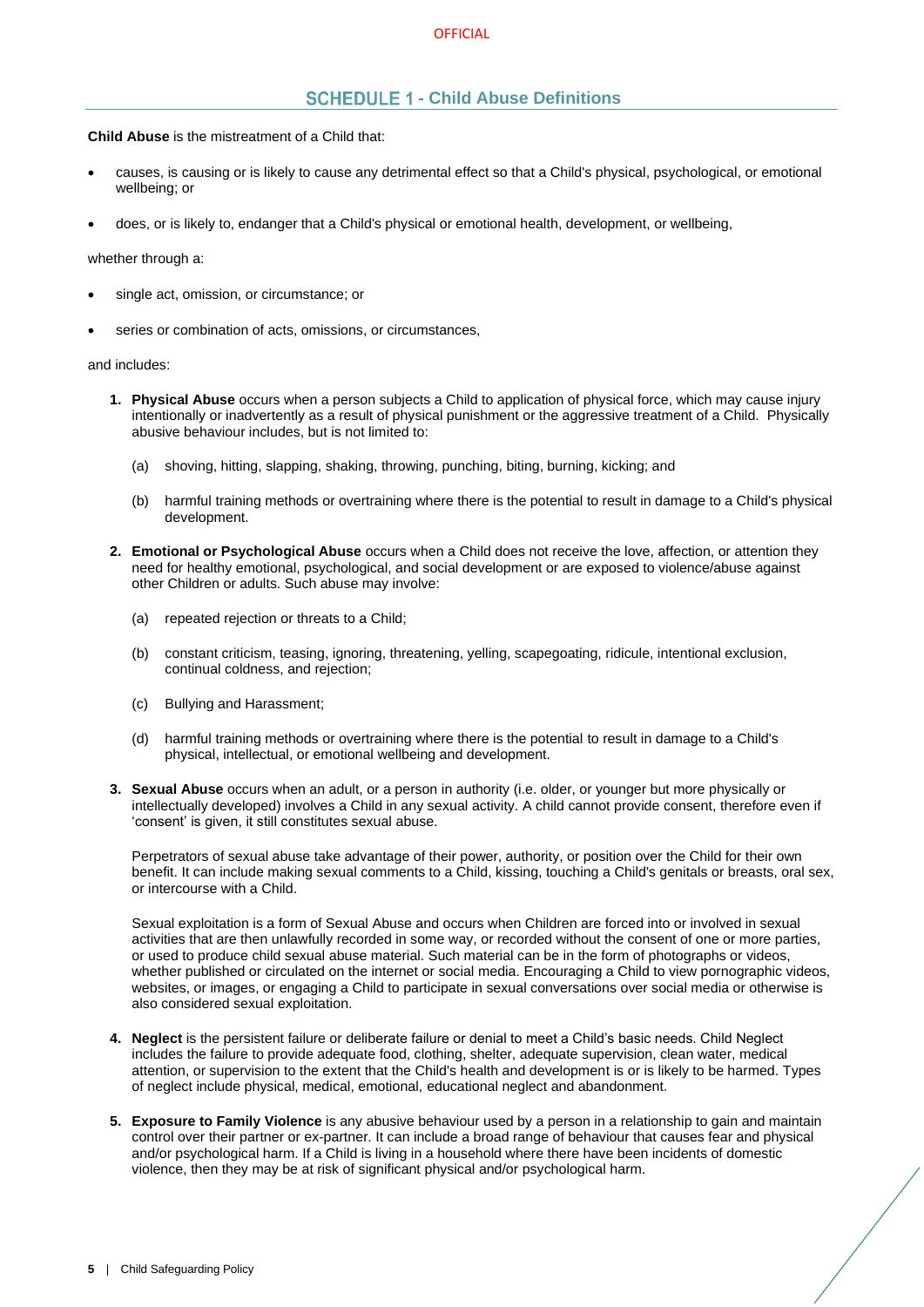# **Annexure A: Responding to Child Abuse Allegations**

# <span id="page-7-0"></span>**You must ACT.**

As a person involved in CombatAUS Activities you play a crucial role in protecting Children. You must follow the four actions set out below when responding to any Child Abuse allegations.

# **Action 1 - Responding**

**If a Child is at risk of immediate harm you must ensure their safety by:**

- Calling 000 for medical and/or police assistance to respond to urgent health or safety concerns;
- Administering first aid, if required:
- Separating at-risk Child and others involved;
- Identifying an appropriate contact person for any on-going liaison with the Police.

If there is no immediate harm go to Action 2 below.

# **Action 2 – Reporting**

If you suspect, on reasonable grounds that a Child was, is, or is at risk of being abused and/or neglected, you must report it to the police and/or the relevant State/Territory child protection agency.

If the alleged Child Abuse is occurring in a Relevant Organisation, it must be documented on the Report Form found at [\(MAKE AN INTEGRITY COMPLAINT OR REPORT | Sport Integrity Australia\)](https://www.sportintegrity.gov.au/contact-us/make-an-integrity-complaint-or-report).

You must also report internally to your designated contact in your sport, who then needs to report to the Integrity Unit and CEO.

# **Action 3 – Contact**

You must contact the police and/or the relevant child protection agency to determine the information that may be shared with parents/guardians, and who should lead this contact (i.e. police, child protection department or Relevant Organisation representative). This could include advice:

- 1. Not to contact the parents or guardians in circumstances where they are alleged to have engaged in the abuse.
- 2. To contact the parents/guardians and provide agreed information as soon as possible.

# **Action 4 - Support**

- Support should be provided to any Child that has experienced abuse.
- It is important that the person providing support to the Child does not attempt to provide support which is outside of the scope of their role.
- Support should include maintaining a calm open manner when listening to any allegations and disclosures, while avoiding seeking detailed information or asking leading questions.
- This information needs to be well documented and shared with CombatAUS' designated contact below.
- Further support for the Child, relevant adults and others involved may be required, including a referral to wellbeing or healthcare professionals and or the development of a safety plan.

**CombatAUS Child Safe Contact:**

*Jeremy Hopkins – Operations Officer*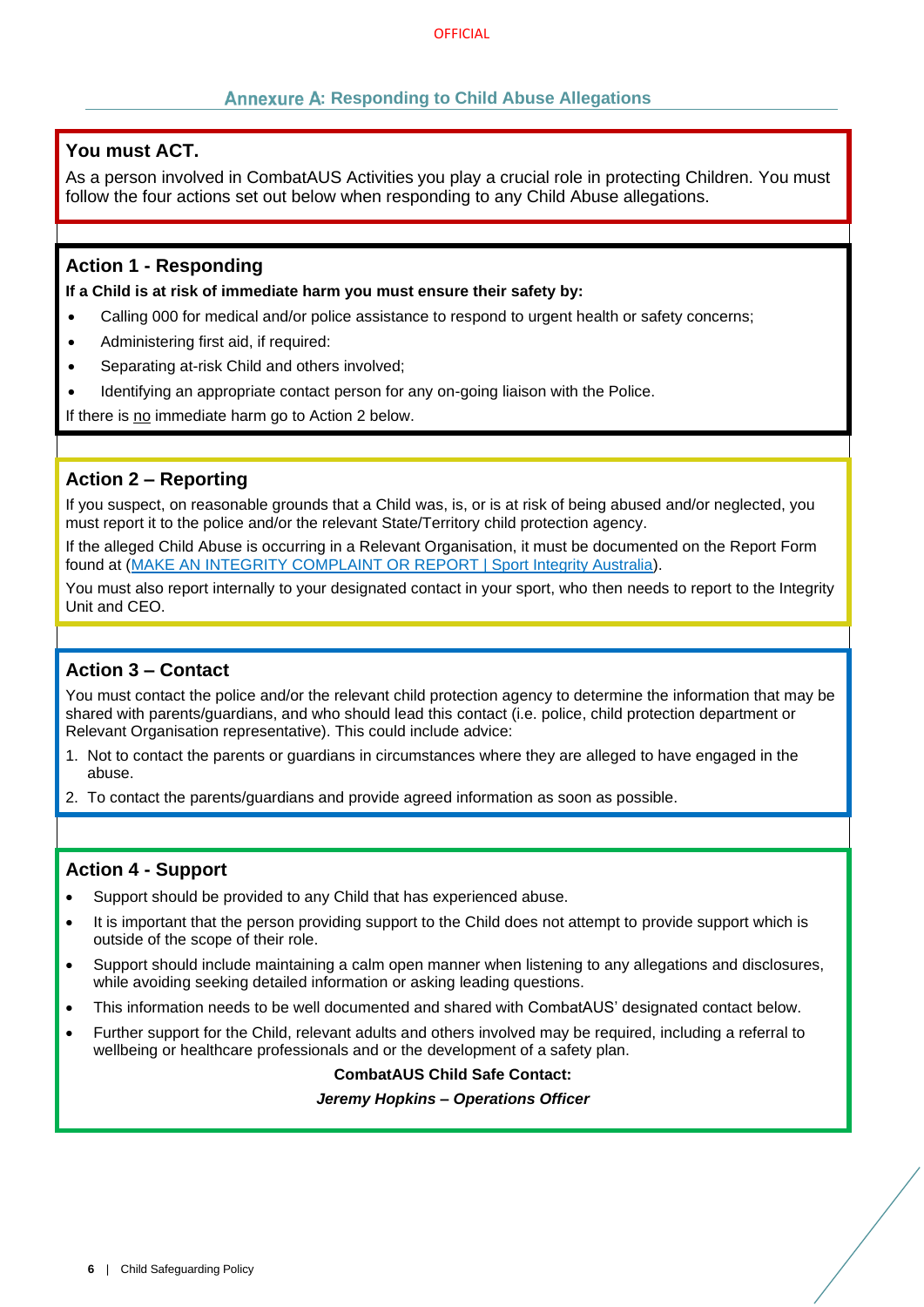# **Annexure B: Child Safe Commitment & Practices**

## <span id="page-8-0"></span>**1. CHILD SAFE COMMITMENT STATEMENT**

CombatAUS is committed to ensuring the safety and wellbeing of all Children that are involved in our activities. Our policies and procedures seek to address risks to child safety and to establish child safe culture and practices.

#### **1.1 We are committed to keeping Children safe**

- (a) Through our Child Safeguarding Policy, we document our clear commitment to keeping Children safe from abuse and neglect.
- (b) We communicate our commitment to all our staff and volunteers and give them access to a copy of our commitment statement.

#### **1.2 We promote equity and respect diversity**

- (a) We actively anticipate Children's diverse circumstances and respond effectively to those with additional vulnerabilities.
- (b) We give all Children access to information, support, and a complaints process.
- (c) We consider the needs of all Children, particularly Aboriginal and Torres Strait Islander Children, Children with a disability, LGBTQI Children and Children from culturally and linguistically diverse backgrounds.

### **1.3 Our staff and volunteers know the behaviour we expect**

- (a) We ensure that each person involved in our delivery of services to Children understands their role and the behaviour we expect in relation to keeping Children safe from abuse and neglect through application of our Child Safe Practices.
- (b) We utilise clear position descriptions which clearly state relevant child safe requirements.
- (c) We have Child Safe Practices, which are approved and endorsed by Sport Integrity Australia and the CombatAUS CEO and Board that outlines our expectations for behaviour towards Children.
- (d) Our staff and volunteers are given a copy of and have access to the Child Safe Practices.
- (e) Our staff and volunteers indicate, in writing, that they have read and are committed to the Child Safe **Practices**

#### **1.4 We minimise the likelihood of recruiting a person who is unsuitable**

- (a) We have appropriate measures in place to minimise the likelihood that we will recruit staff or volunteers who are unsuitable to work/volunteer with Children.
- (b) We will meet the requirements of the relevant state or territory Working with Children Check regulations.

#### **1.5 Induction and training are part of our commitment**

- (a) We will provide all new staff, volunteers, and participants with information about our commitment to Child Safety including our Child Safeguarding Policy, Child Safe Practices and Responding to Child Abuse Allegations.
- (b) We support ongoing education and training for our staff and volunteers to ensure child safety information is provided and updated as required.
- (c) We ensure that our staff and volunteers have up-to-date information relevant to specific legislation applying in the state or territory they are based in or where they may travel to as a part of their duties.

#### **1.6 We encourage the involvement of Children and their parents**

- (a) We involve and communicate with Children and their families in developing a safe, inclusive, and supportive environment. We will provide information to Children and their parents/carers (such as brochures, posters, handbooks, guidelines) about:
	- (i) our commitment to keeping Children safe and communicating their rights;
	- (ii) the behaviour we expect of our staff and volunteers and of themselves;
	- (iii) our policy about responding to child abuse.
- (b) We have processes for encouraging two-way communication with Children and families.
- (c) We seek their feedback and have a process for responding.
- (d) We respect diversity and seek to facilitate effective communication and involvement.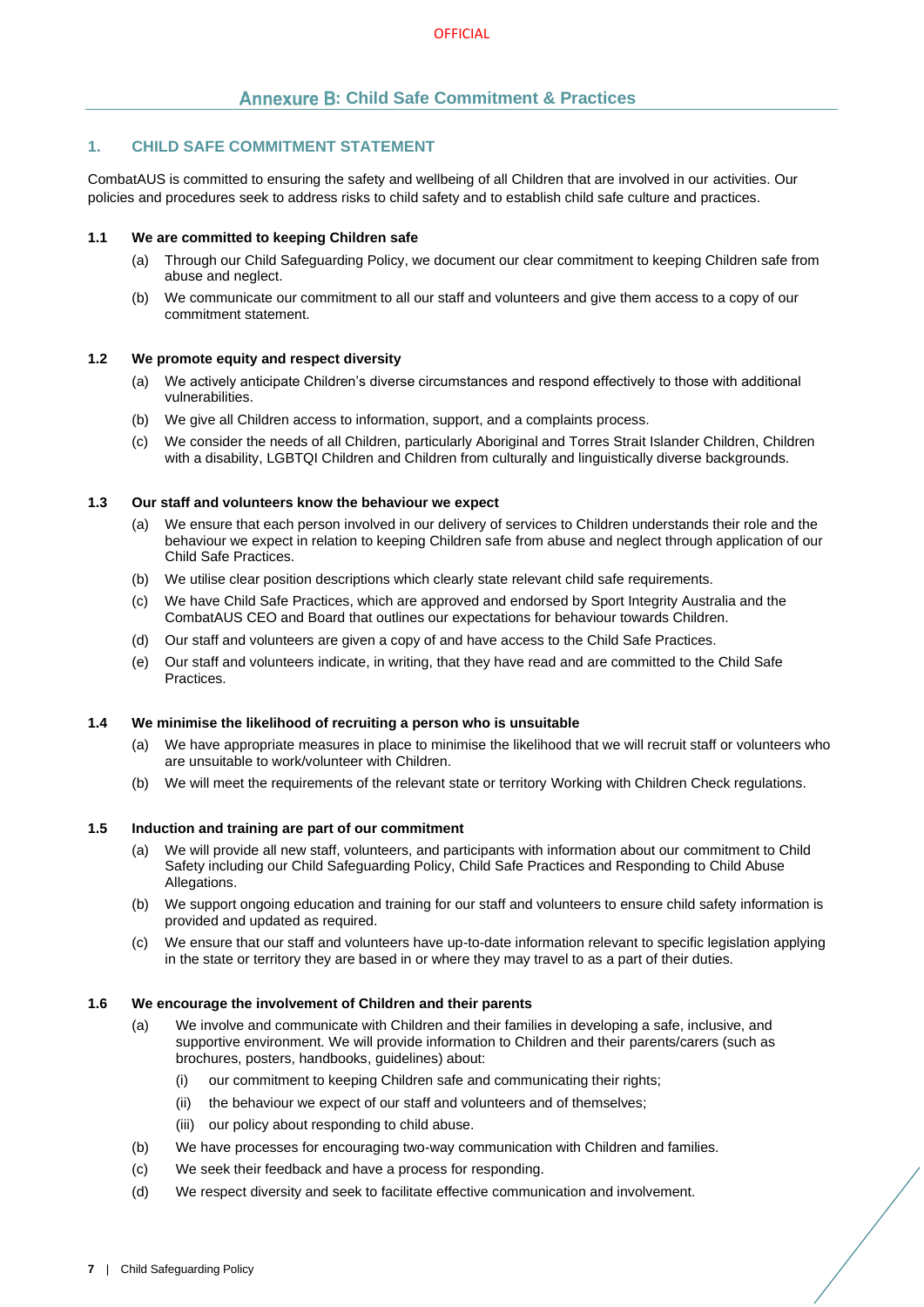# **1.7 Our staff and volunteers understand their responsibility for reporting child abuse**

- (a) Our policy for responding to child abuse is approved and endorsed by the CombatAUS CEO and Board and applies to all our staff and volunteers. Staff and volunteers must:
	- (i) immediately report abuse or neglect and any concerns with policies, practices or the behaviour of staff and volunteers;
	- (ii) meet any legislated mandatory or other jurisdictional reporting requirements;
	- (iii) follow a specified process when reporting abuse or neglect.
- (b) Our staff and volunteers are given a copy of and have access to the Complaints, Disputes and Discipline Policy and understand the implications of the policy for their role.
- (c) We document any allegation, disclosure or concern regarding child abuse and monitor responses to all allegations, disclosures, or concerns.

#### **1.8 We maintain and improve our policies and practices**

- (a) We are committed to maintaining and improving our policies, procedures, and practices to keep Children safe from neglect and abuse.
- (b) We have assigned responsibility for regularly maintaining and improving our policies and procedures to (insert name or person or group).
- (c) We monitor our staff, volunteers, and external providers to ensure appropriate practice, behaviour and policies are followed.
- (d) We require our staff and volunteers to disclose convictions or charges affecting their suitability to work with Children. We review police record and WWCC checks regularly.
- (e) We have formally reviewed our service delivery to identify and document potential risks to Children.
- (f) We undertake formal reviews, at least annually, to identify and document potential risks to Children associated with our service delivery.

# **2. CHILD SAFE PRACTICES**

- CombatAUS is committed to safeguarding everyone involved in our organisation including Children in our care, ensuring that they feel and are safe. CombatAUS Child Safe Practices have been developed to identify and prevent behaviour that may be harmful to the Children in our sport.
- A breach of the Child Safe Practices is a breach of the Child Safeguarding Policy and will be managed by the Complaints, Disputes and Discipline Policy.
- There may be exceptional situations where aspects of the Child Safe Practices do not apply, for example in an emergency it may be appropriate to physically restrain a child. However it is crucial that, where possible, you seek authorisation prior to taking action that does not comply with these standards or that you notify a Relevant Organisation as soon possible after any incident in which these standards are not complied with.

### **2.1 Sexual misconduct**

- (a) Under no circumstances is any form of 'sexual behaviour' to occur between, with, or in the presence of Children.
- (b) 'Sexual behaviour' needs to be interpreted widely, to encompass the entire range of actions that would reasonably be considered to be sexual in nature, including but not limited to:
	- (i) 'contact behaviour', such as sexual intercourse, kissing, fondling, sexual penetration or exploiting a child through prostitution; and
	- (ii) 'non-contact behaviour', such as flirting, sexual innuendo, inappropriate text messaging, inappropriate photography or exposure to pornography or nudity.

#### **2.2 Professional boundaries**

- (a) Relevant Persons must act within the scope of their role (as specified in their position description or contract) when working with Children who are involved or have been involved in our sport. They must not:
	- (i) provide any form of support to a child or their family unrelated to the scope of their role, where there is no existing social, personal, or family relationship (e.g. financial assistance, babysitting, provide accommodation);
	- (ii) use a personal phone, camera, or video camera to take images of Children;
	- (iii) exhibit any type of favouritism towards a Child;
	- (iv) transport Children unless specifically approved;
	- (v) give gifts/presents to Children other than the provision of official awards;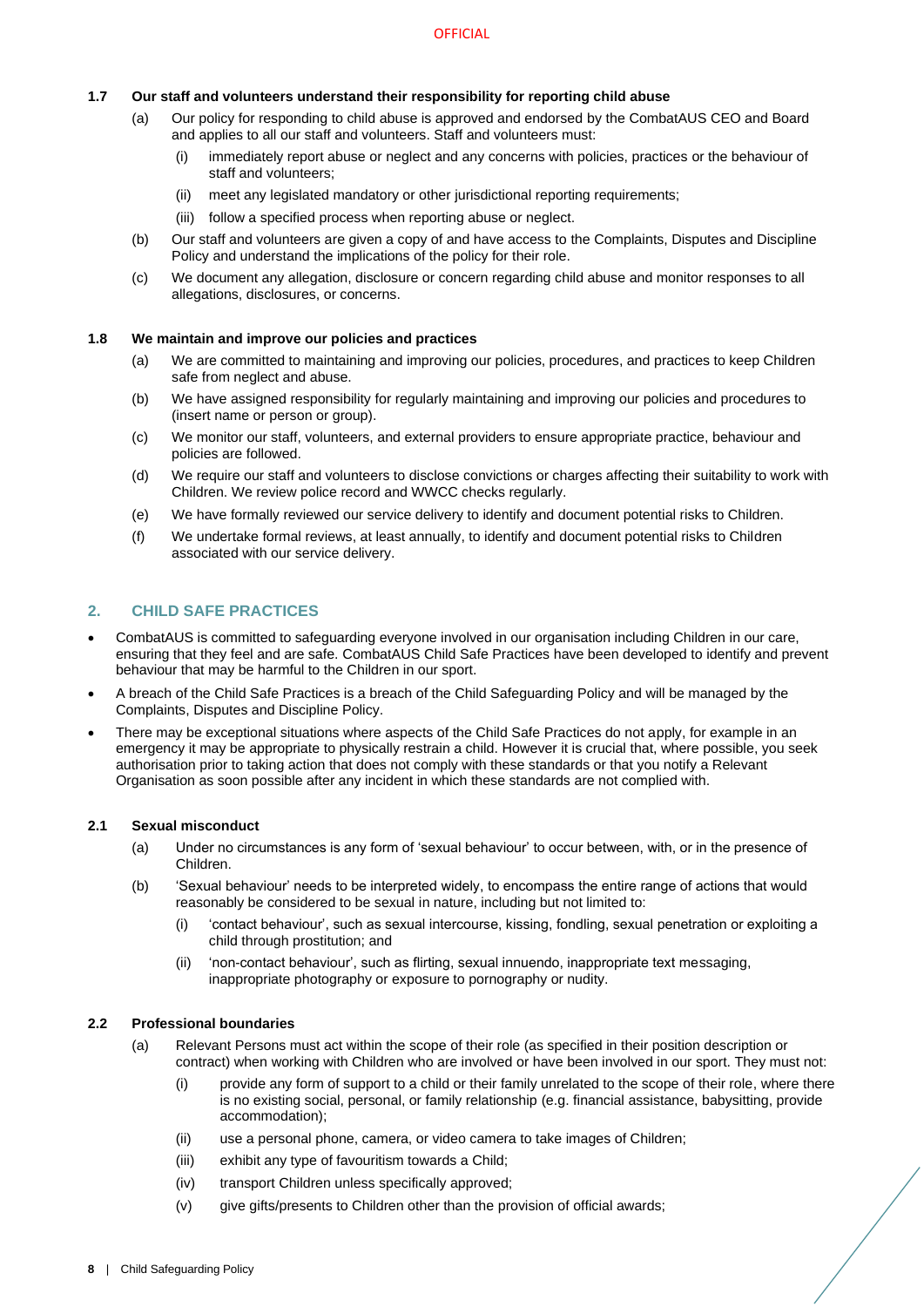- (vi) engage in open discussions of a mature or adult nature in the presence of Children;
- (vii) discriminate against any Child, including on the basis of gender identity, culture, race, or disability;
- (viii) have one on one contact with a Child outside of authorised sport activities (includes direct contact such as in-person as well as indirect, such as by phone, or online); or
- (ix) accept an invitation to attend any private social function at the request of a Child or their family, where there is no existing social, personal, or family relationship.
- (b) If Relevant Persons become aware of a situation in which a Child requires assistance that is beyond the confines of that person's role, they should undertake any or all of the following at the earliest opportunity:
	- (i) refer the matter to an appropriate support agency;
	- (ii) refer the Child to an appropriate support agency;
	- (iii) contact the Child's parent or guardian;
	- (iv) seek advice from a Relevant Organisation.

## **2.3 Use of language and tone of voice**

Language and tone of voice used in the presence of Children should:

- (a) provide clear direction, boost their confidence, encourage, or affirm them;
- (b) not be harmful to Children. In this respect, not use language that is:
	- (i) discriminatory, racist, or sexist;
	- (ii) derogatory, belittling, or negative, for example, by calling a Child a 'loser' or telling them they are 'too fat';
	- (iii) intended to threaten or frighten; or
	- (iv) profane or sexual.

## **2.4 Positive guidance (Discipline)**

- (a) Children participating in CombatAUS Activities will be made aware of the acceptable limits of their behaviour so that we can provide a positive experience for all participants.
- (b) Relevant Persons and Relevant Organisations must use appropriate techniques and behaviour management strategies to ensure:
	- (i) an effective and positive environment; and
	- (ii) the safety and/or wellbeing of Children and personnel participating in CombatAUS Activities.
- (c) Relevant Persons and Relevant Organisations must use strategies that are fair, respectful, and appropriate to the developmental stage of the Children involved.
- (d) Children need to be provided with clear directions and given an opportunity to redirect their behaviour in a positive manner.
- (e) Under no circumstances are Relevant Persons or Relevant Organisations to take disciplinary action involving physical punishment or any form of treatment that could reasonably be considered as degrading, cruel, frightening or humiliating.

# **2.5 Supervision**

- (a) Children participating in CombatAUS Activities and services must always be supervised. Supervision must be constant, active, and diligent and requires Relevant Persons to always be in a position to observe each Child, respond to individual needs and immediately intervene if necessary.
- (b) One-to-one unsupervised situations with Children should be avoided, however some services and programs may involve such circumstances (e.g., medical treatment and physical therapy) and in this case, these situations will need to be identified and recorded by the Relevant Organisation.
- (c) Any incident of one-to-one unsupervised contact should be immediately reported to the Relevant Organisations management within 24 hours of the incident occurring.

#### **2.6 Use of electronic or online communications**

- (a) For any electronic or online communication with Children in our sport we adopt a two-deep model, that is, copy in the organisation and a parent or guardian in all communication.
- (b) When communicating with Children, Relevant Organisations and Relevant Persons must ensure content is:
	- (i) directly associated with delivering our services, such as advising that a scheduled event is cancelled;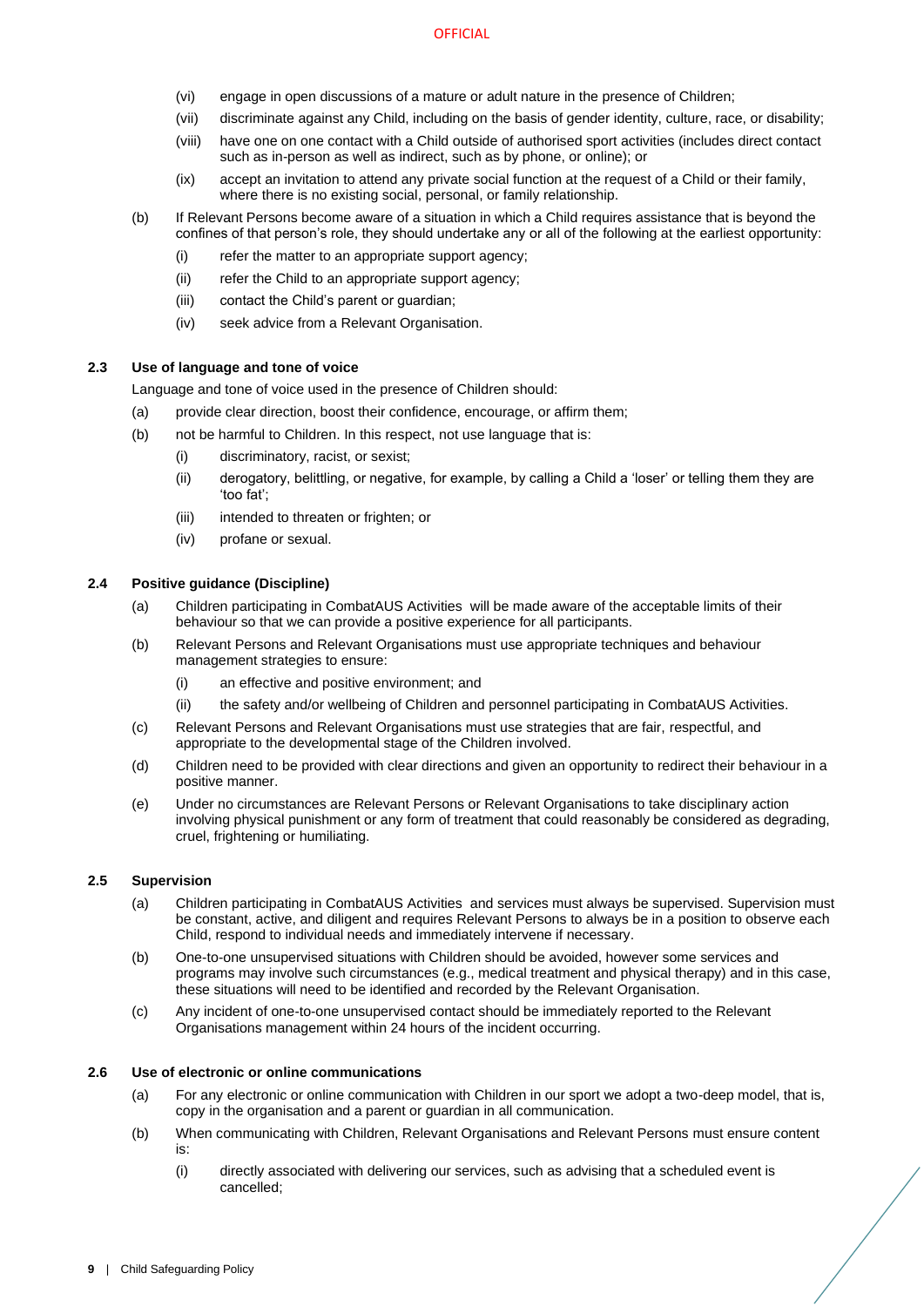- (ii) concise with personal or social content limited only to convey the message in a polite and friendly manner;
- (iii) devoid of any sexualised language; and
- (iv) not promoting unauthorised social activity or contact.

# **2.7 Photographs of Children**

- (a) Children are to be photographed or videoed while involved in CombatAUS Activities only if:
	- (i) the Child's parent or guardian has provided prior written approval for the photographs to be taken or for the video footage to be captured;
	- (ii) the context is directly related to participation in CombatAUS Activities;
	- (iii) the Child is appropriately dressed and posed; and
	- (iv) the image is taken in the presence of other personnel.
- (b) Relevant Organisations and Relevant Persons must not distribute images or videos (including as an attachment to an email) to anyone outside our organisation other than the Child photographed or their parent, without organisational knowledge and approval.
- (c) Images (digital or hard copy) are to be stored in a manner that prevents unauthorised access by others and will be destroyed or deleted as soon as they are no longer required.
- (d) Images are not to be exhibited online or in publications (annual report) without parental knowledge and approval (through a signed image consent form), or such images must be presented in a manner that deidentifies the Child. Any caption or accompanying text may need to be checked so that it does not identify a Child if such identification is potentially detrimental.

## **2.8 Physical contact with Children**

- (a) Any physical contact with Children must be appropriate to the delivery of CombatAUS Activities or services and based on the needs of the Child such as assisting with the use of equipment, technique, treatment by a health practitioner or administrating first aid.
- (b) Under no circumstances should Relevant Persons have contact with Children participating in CombatAUS Activities and services that:
	- (i) involves touching of genitals, buttocks, or the breast area other than as part of delivering medical or allied health services;
	- (ii) would appear to a reasonable observer to have a sexual connotation;
	- (iii) is intended to cause pain or distress to the Child (e.g. corporal punishment);
	- (iv) is overly physical (e.g. horseplay, tickling or other roughhousing);
	- (v) is unnecessary (e.g. assisting with toileting when a Child does not require assistance); or
	- (vi) is initiated against the wishes of the Child, except if such contact may be necessary to prevent injury to the Child or to others, in which case:
		- physical restraint should be a last resort;
		- the level of force used must be appropriate to the specific circumstances, and aimed solely at restraining the Child to prevent harm to themselves or others; and
		- the incident must be reported to management as soon as possible.
- (c) Relevant Persons are required to report to the Relevant Organisation any physical contact initiated by a Child that is sexualised and/or inappropriate, for example, acts of physical aggression, as soon as possible, to enable the situation to be managed in the interests of the safety of the Child, Relevant Persons and any other participants.

## **2.9 Overnight stays and sleeping arrangements**

- (a) Overnight stays involving Children are to occur only with the Relevant Organisations approval and consent of a parent or guardian of the Children involved.
- (b) Written approval must be obtained prior to the overnight stay. Written approval could include electronic messaging formats such as email or SMS.
- (c) Practices and behaviour by Relevant Persons involved during an overnight stay must be consistent with the practices and behaviour expected during delivery of our sport at all other times.
- (d) Standards of conduct that must be observed by Relevant Organisations and Relevant Persons involved during an overnight stay include:
	- (i) Children are provided with privacy when bathing, toileting, and dressing;
	- (ii) appropriate dress standards are observed when Children are present such as no exposure to adult nudity;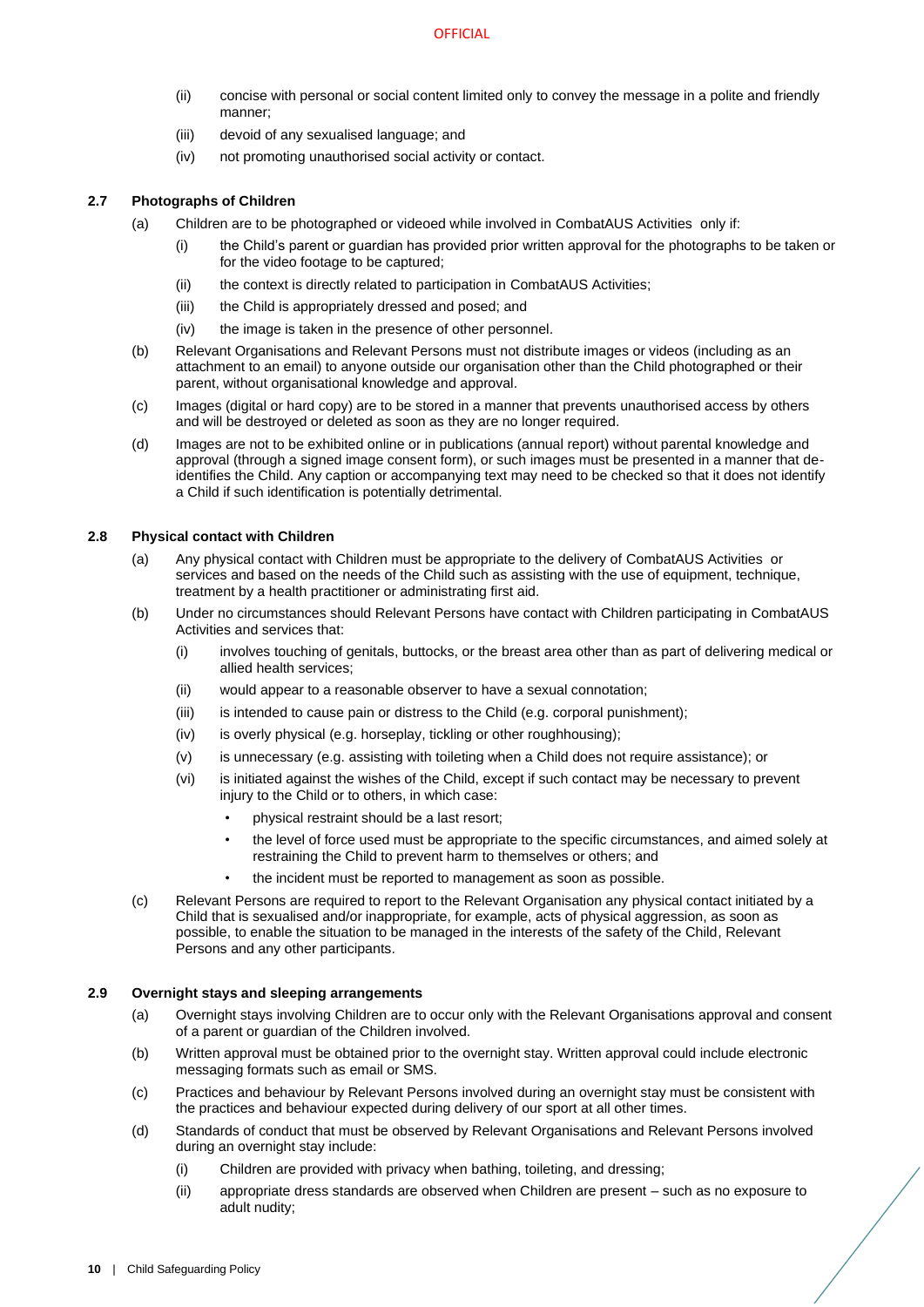- (iii) Children will not be exposed to pornographic material, for example, through movies, television, the internet, or magazines;
- (iv) Children will not be left under the supervision or protection of unauthorised persons such as accommodation staff, or peers;
- (v) sleeping arrangements will not compromise the safety of Children such as unsupervised sleeping arrangements or Children sharing a bed or an adult sleeping in the same bed as a Child; and
- (vi) Children have the right to contact their parents, or another adult, if they feel unsafe, uncomfortable, or distressed during the stay.

## **2.10 Change room arrangements**

- (a) Children should be supervised in change rooms whilst ensuring their right to privacy.
- (b) A minimum of two Relevant Persons of the same gender as the group should always be present,
- (c) Relevant Persons must not shower or change at the same time as supervising groups of Children.
- (d) Relevant Persons must avoid one-to-one situations with a Child in a change room area
- (e) Relevant Persons need to ensure adequate supervision in 'public' change rooms when they are used, providing the level of supervision required for preventing abuse by members of the public, adult users, or general misbehaviour, while also respecting a Child's privacy.
- (f) Phones, cameras and recording devices are not to be used in changing rooms and in particular whilst Children are getting dressed.

## **2.11 Use of, possession or supply of alcohol or drugs**

Relevant Persons, whilst responsible for the care of Children, must not:

- (a) use, possess or be under the influence of an illicit drug;
- (b) use or be under the influence of alcohol;
- (c) be impaired by any other legal drug such as prescription or over-the-counter drugs;
- (d) supply alcohol or drugs (including tobacco); or
- (e) supply or administer medicines, except when permitted by law or except with the consent of the parent, guardian, or carer of the Child and under a valid prescription for that Child and at the prescribed dosage.

# **2.12 Parent/Guardian Involvement**

Relevant Organisations must:

- (a) ensure that a parent/guardian is involved in any significant decision, including the signing of any documentation in relation to their Child's involvement in CombatAUS Activities.
- (b) conduct all training sessions in open locations and allow parents/guardians to watch their Children during training.
- (c) make parents/guardians aware of the standard of behaviour required when watching their Child during training. Parents/guardians displaying inappropriate conduct may be asked to leave but may not be denied access for an undetermined amount of time.

# **2.13 Transporting Children**

- (a) Children are only to be transported in circumstances that are directly related to the delivery of CombatAUS Activities and services.
- (b) Other than in an emergency, it is not acceptable for Relevant Persons to transport Children without prior written approval from their parent or guardian. Gaining approval involves providing information about the proposed journey, including the:
	- (i) form of transport to be used;
	- (ii) reason for the journey;
	- (iii) route to be followed, including any stops or side trips; and
	- (iv) details of anyone who will be present during the journey
- (c) When transporting Children, the Relevant Person must drive responsibly, not be impaired by alcohol or any other mind-altering substances, have an unrestricted drivers' licence and to the extent practicable, not be alone in the car with a Child.
- (d) Children may only be transported in a vehicle when the manufacturer stated capacity is adhered to and seatbelts and child restraints must meet Australian Standards (AS/NZS1754).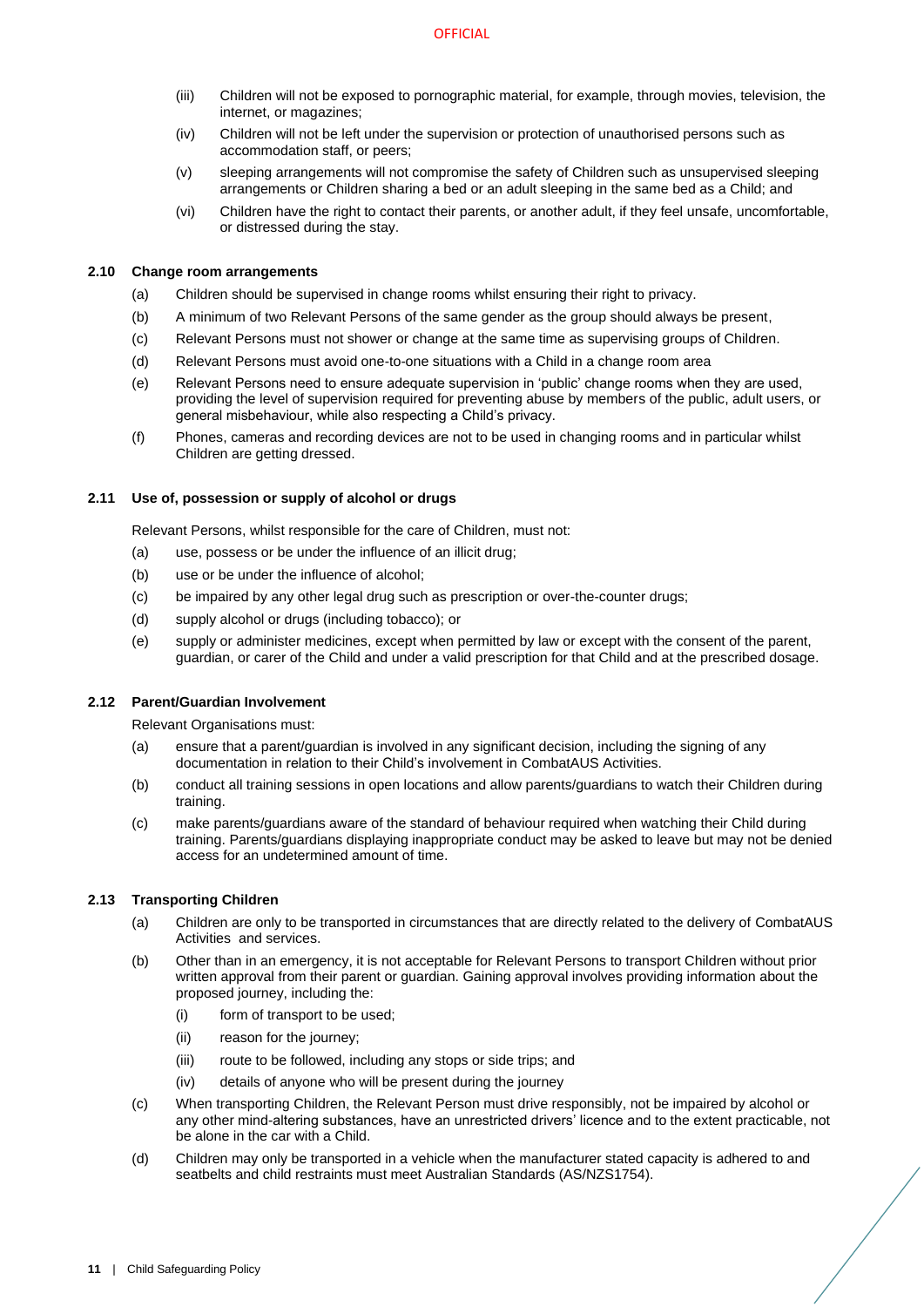# **2.14 Drop off and Pick up of Children**

Relevant Organisations must:

- (a) ensure Children and their parent or guardian know the time and location CombatAUS Activities, including start and finish times.
- (b) arrive before scheduled CombatAUS Activities times to ensure that Children are not left unattended.
- (c) have an accessible register of parent and guardian emergency contact numbers and an operational phone.
- (d) ensure they are aware of alternative pick up arrangements for Children and that the parent or guardian has provided consent.
- (e) ensure that if a parent or guardian is late, they make reasonable attempts to contact them. It is not the responsibility of Relevant Persons to transport Children home if their parent or guardian is late for pick up.
- (f) not leave the CombatAUS Activities until all Children have been collected by their parent or guardian.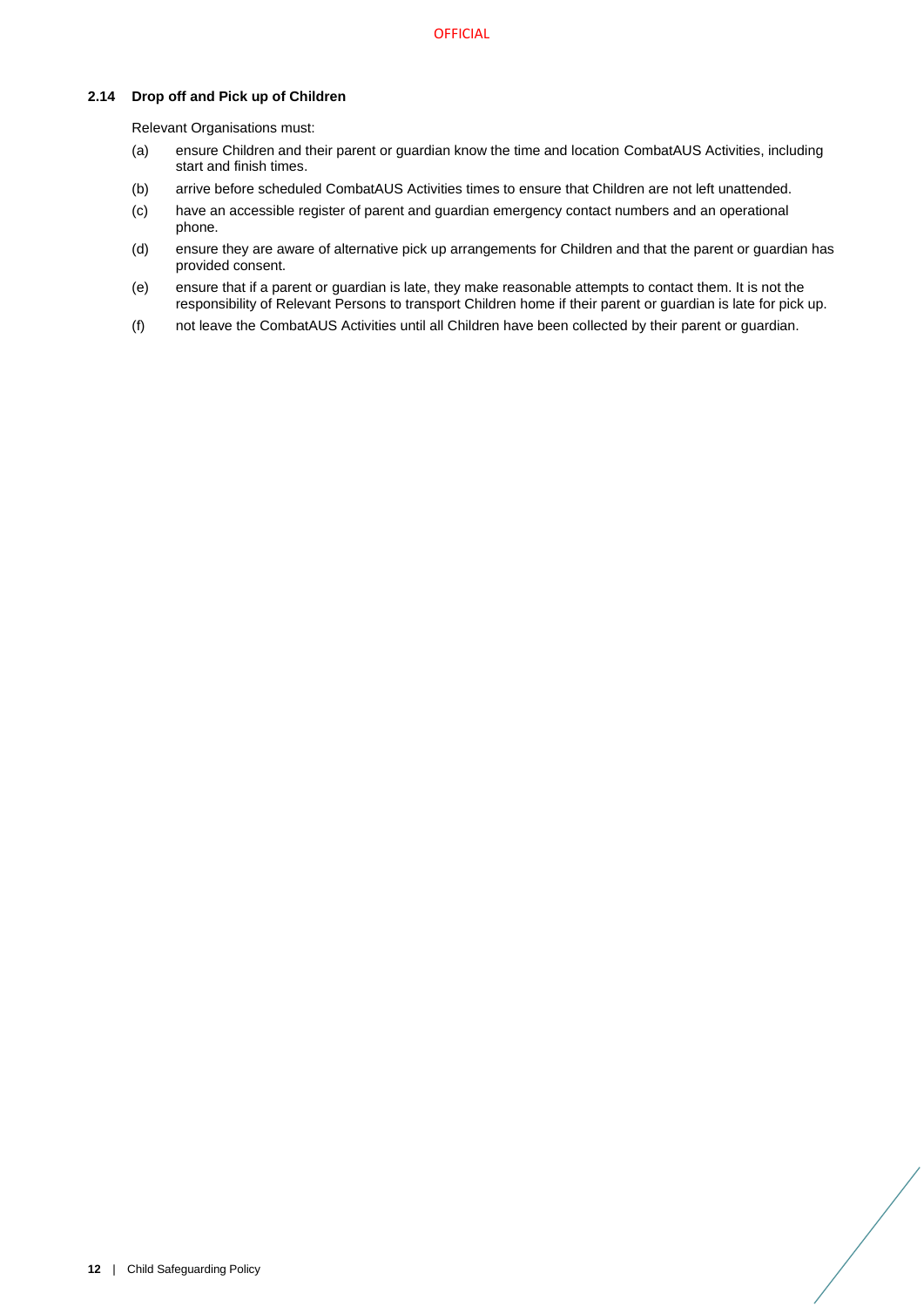# **Annexure C: Recruitment & Screening**

<span id="page-14-0"></span>These recruitment and screening requirements have been developed to provide a fair, safe, consistent, and comprehensive recruitment process across our organisation. Our organisation takes child protection seriously and ensures that the organisation recruits personnel that are suitably qualified and committed to providing professional, safe, and enjoyable programs and services to Children.

#### **1. Child-Related Positions**

- 1.1 All roles within our organisation (employees and volunteers) new and existing must be assessed using Appendix 1: Child-Related Position Assessment.
- 1.2 A child-related position means a position that involves or may involve contact with children, either under the position description or due to the nature of the role.
- 1.3 Positions assessed as 'child-related' must be appointed using the recruitment and screening process outlined in Annexure C.

#### **2. Position Descriptions**

- 2.1 Developing appropriate selection criteria for a position is a valuable first step to reducing the risk of appointing someone who poses a child safety risk.
- 2.2 Examples of appropriate selection criteria may include: 'Must have experience working with Children.' 'Must be able to demonstrate an understanding of appropriate behaviours when engaging with Children.'

#### **3. Advertising**

3.1 All positions identified as child-related will include the following statement in the position description and any advertising: *CombatAUS is committed to protecting Children from harm. We require all applicants that will work with Children to undergo an extensive screening process prior to appointment.*

#### **4. Interviews**

- 4.1 All applicants for child-related positions are required to attend at least one interview, preferably in person or on a videoconference (e.g. Zoom etc.).
- 4.2 During the interview, questions regarding the applicant's suitability to work with Children must be included. Refer to Appendix 2: Interview Requirements and Sample Questions.

#### **5. Working with Children Checks**

- 5.1 Working with Children Check (WWCC) laws aim to prevent people who pose a risk from working with Children as paid employees or volunteers. WWCC laws are currently in place in all Australian states and territories.
- 5.2 These laws require certain individuals involved in areas such as sport and recreation to undertake a check to determine their suitability to work (in a paid or volunteer capacity) with Children. Whether a particular individual is required to undertake a check depends on the WWCC laws of the relevant state or territory.
- 5.3 Relevant Organisations must meet the requirements of the relevant state or territory WWCC laws. Specific state and territory requirements can be found here: [https://aifs.gov.au/cfca/publications/pre-employment-screening](https://aifs.gov.au/cfca/publications/pre-employment-screening-working-children-checks-and-police-checks/part-b-state-and)[working-children-checks-and-police-checks/part-b-state-and](https://aifs.gov.au/cfca/publications/pre-employment-screening-working-children-checks-and-police-checks/part-b-state-and)
- 5.4 All personnel that require a WWCC will supply a copy of it to, or be validated by, the organisation making the appointment.
- 5.5 Relevant Organisations may not engage a person who does not have a satisfactory WWCC in the relevant jurisdiction(s).
- 5.6 Regardless of whether an individual is required or otherwise eligible to obtain a WWCC in the relevant jurisdiction(s), it is a serious breach of the Child Safe Policy if an individual:
	- (a) who has convictions that would make them ineligible to be granted a WWCC is appointed to a child-related position in our sport; or
	- (b) continues in a child-related position if they have been charged or convicted of a crime that would make them ineligible to be granted a WWCC.
- 5.7 Relevant Persons are required to report any criminal conviction or charge that indicates that they may present a potential risk to the Children to whom they help deliver programs or services, such as illegal drug possession or use, gun crimes and assault including adult sexual assault.

#### **6. National Criminal History Record Checks**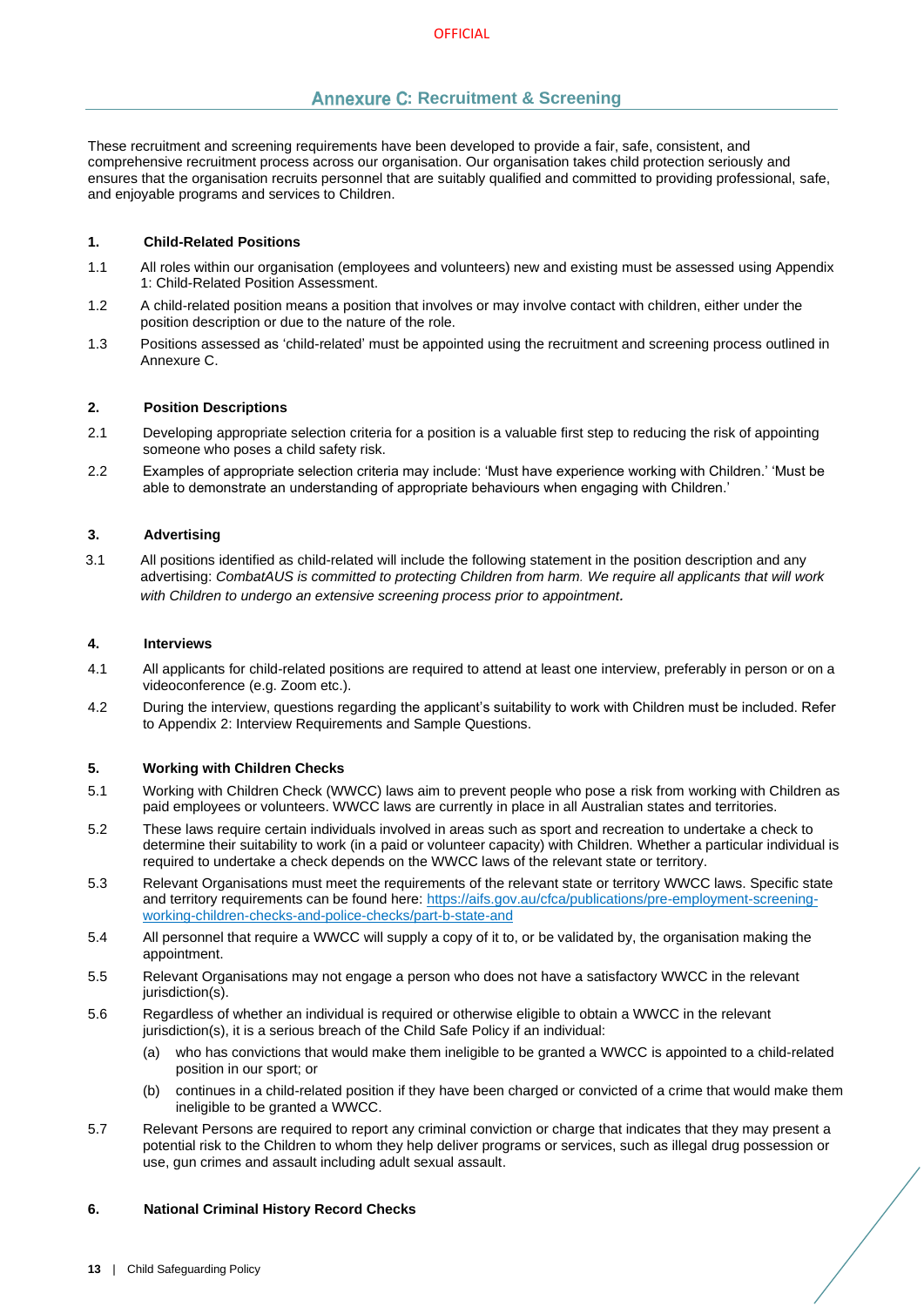- 6.1 Depending on the relevant jurisdictional legislation a Relevant Organisations may require the preferred candidates to have completed a 'national criminal history record check' (also known as a 'police check') where the candidate does not otherwise meet the jurisdictional threshold to apply for and obtain a WWCC.
- 6.2 A criminal history does not automatically preclude an applicant from being appointed unless their criminal history suggests that they may pose a risk to Children. If there is information relevant to the employment decision, the applicant will be provided with an opportunity to respond to the contents of their police check (if they wish to do so).
- 6.3 The decision to appoint or not appoint an applicant because of a police check result, along with the rationale for that decision, must be communicated to the applicant by the Relevant Organisation.
- 6.4 A copy of the police check must not be retained. The original must either be returned to the applicant if requested or be destroyed in a secure manner on completion of the recruitment process. If the applicant is appointed, a record of the date and certificate number of the police check should be recorded in their personnel file.

## **7. International Criminal History Record Checks**

- 7.1 Any applicant who has resided overseas for 12 months or more in the last ten years must obtain an international criminal check.
- 7.2 Some countries will not release information regarding an individual for personal or third-party purposes. Where police records checks cannot be made, reference checks must be conducted with at least two referees that personally knew the individual whilst they were residing in the other country.
- 7.3 The Relevant Organisation must inform the applicant that referees will be asked whether they have knowledge or information concerning the applicant that would adversely affect the applicant from performing the job, including any relevant criminal offences. The credentials of persons acting as referees must be verified and can include previous employers or government officials).
- 7.4 Overseas applicants should not commence until this process is satisfactorily completed.

## **8. Monitoring compliance**

8.1 Relevant Organisations will ensure that all personnel in child-related positions have a current WWCC as specified in state and territory legislation: [https://aifs.gov.au/cfca/publications/pre-employment-screening-working-children](https://aifs.gov.au/cfca/publications/pre-employment-screening-working-children-checks-and-police-checks/part-overview)[checks-and-police-checks/part-overview](https://aifs.gov.au/cfca/publications/pre-employment-screening-working-children-checks-and-police-checks/part-overview)

#### **9. Reference checks**

- 9.1 The Relevant Organisation will conduct a minimum of two reference checks for the preferred applicant to gather additional information about the applicant's suitability to work in the role for which they have applied.
- 9.2 The selected referees must:
	- (a) be able to provide information relating to the applicant's suitability to work with Children;
	- (b) have known the applicant for at least 12 months;
	- (c) not be related to the applicant;
	- (d) be able to vouch for the applicant's reputation and character.

**Please note**: Written character references are not sufficient unless also followed up and verified through direct contact.

9.3 Referees will be asked directly about any concerns they may have about the applicant working with Children. Refer to Appendix 3: Reference Check Requirements and Sample Questions.

#### **10. Qualification and registration checks**

Educational or vocational qualifications, or professional registration will be verified for the preferred applicant for the position, if applicable.

# **11. Minors**

- 11.1 If a person under the age of 18 is appointed to a child-related position, the Relevant Organisation must:
	- (a) comply with the relevant WWCC legislation;
	- (b) undertake appropriate screening (interviews and referee checks);
	- (c) ensure that they are aware that they are bound by the Child Safeguarding Policy, Child Safe Practices and the obligations associated with working with Children; and
	- (d) obtain information about any pre-existing relationships, especially where the Child-applicant interacts personally with another Child participant.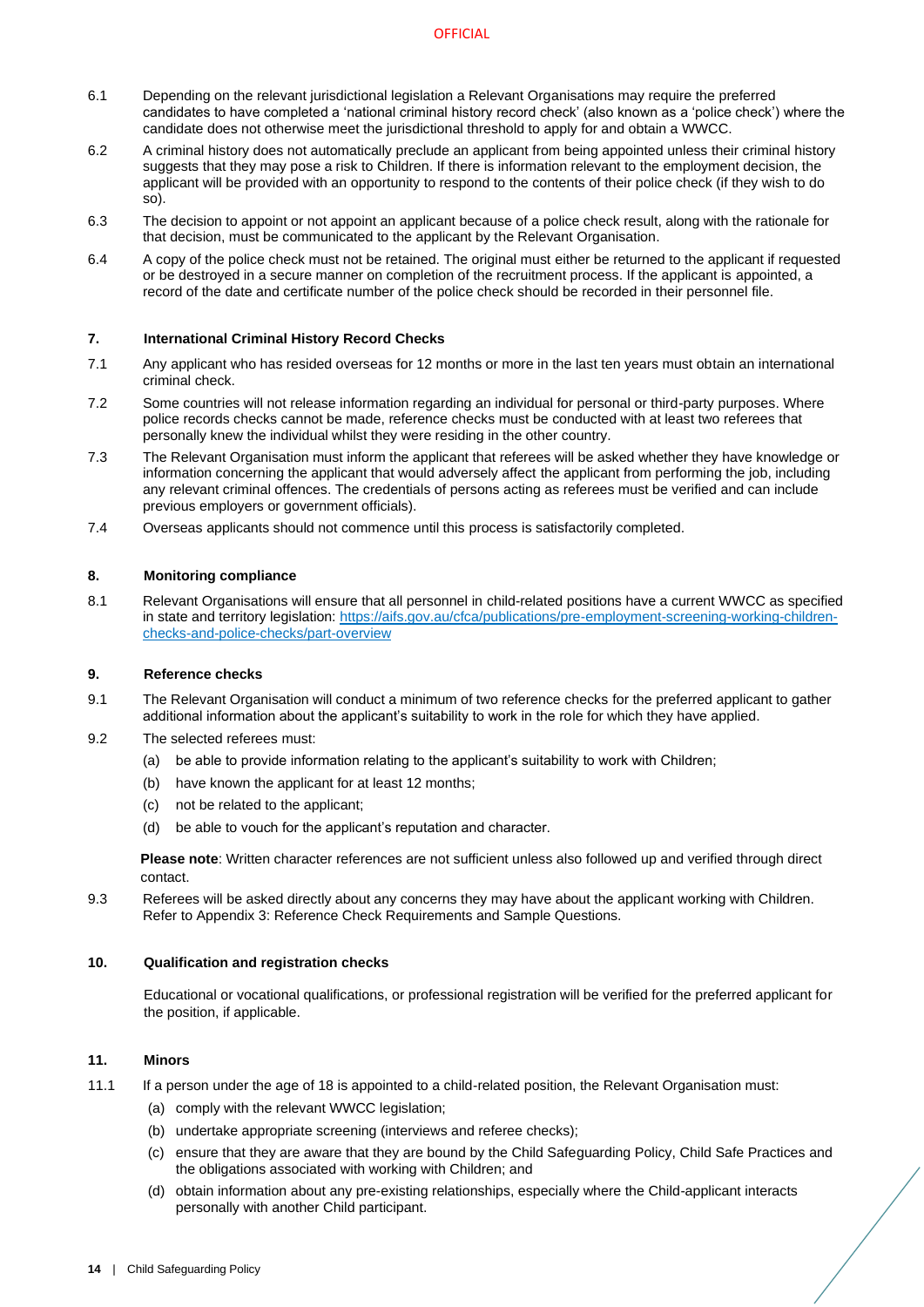# **Appendix 1: Child-Related Position Assessment**

Note: State and territory jurisdictions have different requirements regarding screening and WWCC. This child-related position assessment aims to assist Relevant Organisations identify child-related positions however, **it should not be used to determine if a Relevant Person requires a WWCC.**

Specific state and territory requirements can be found [here.](https://aifs.gov.au/cfca/publications/pre-employment-screening-working-children-checks-and-police-checks/part-b-state-and)

| Question - Does the position/activity (paid/unpaid or volunteer):                                              |  | <b>No</b> |
|----------------------------------------------------------------------------------------------------------------|--|-----------|
| Involve supervising children?                                                                                  |  |           |
| Involve being alone with children or engaging with children in a way that is not observed or<br>monitored?     |  |           |
| Involve activities with children away from the organisation's usual location?                                  |  |           |
| Involve direct one-on-one or group contact with children via phone, letter, email, online or social<br>media?  |  |           |
| Involve supervising child-to-child online contact?                                                             |  |           |
| Have access (online or paper based) to a child's or children's personal and/or confidential<br>information?    |  |           |
| Involve the need for physical contact/touching children?                                                       |  |           |
| Involve any of the following: transporting children; over-night supervision; and/or out-of-town<br>activities? |  |           |
| Have a perceived or actual level of authority (including from a child's perspective)?                          |  |           |
| Involve any other type of contact with children?                                                               |  |           |

If you answered YES to one or more of the above questions, the position **is a child-related position**.

The Relevant Organisation is required to undertake the recruitment and screening process as outlined in Annexure 3, including conducting interviews and reference checks.

Relevant Organisations must also meet the requirements of the relevant state or territory WWCC laws.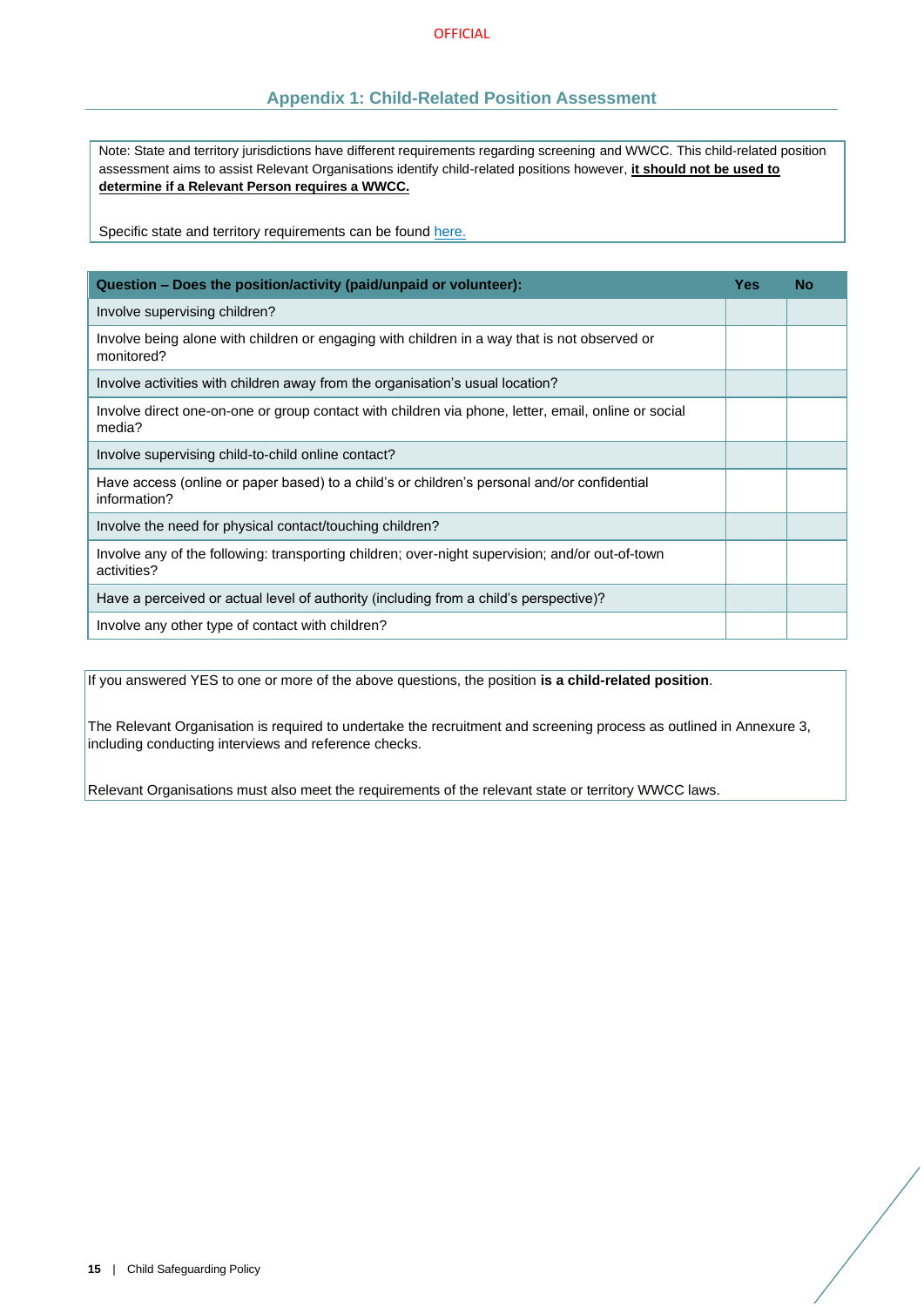# **Appendix 2: Interview Requirements and Sample Questions**

- <span id="page-17-0"></span>The interview process is a very important step in selecting the right people for your organisation and in identifying any people that may pose a risk of harm to children.
- An open-ended style of behavioural-based questioning will give insights into the applicant's values, attitudes and understanding of professional boundaries and accountability.
- All applicants should be informed during the interview that referees will be contacted as part of any final selection process.

#### **Questions that MUST be asked**

- Would you please tell us about your beliefs and values in relation to working with children?
- Would you please tell us about your awareness and understanding of child protection?
- Would you please tell us about your professional experience, competencies, and qualifications in relation to working with children?
- What boundaries are important when working with children?
- Have you ever had any disciplinary action taken against you in relation to you working with children?

# **Additional Questions (for positions that work predominantly with children) that MAY be asked**

- What do you find most rewarding about working with children?
- What do you find most challenging about working with children?
- How would you handle a child that is behaving in a manner that is disruptive in a group setting?
- How do you think your peers, supervisors and referees would describe the way you work with children?
- Are there any children whom you would not wish to work with and, if so, why?
- How would you deal with a child who is acting aggressively?
- Have you ever lost your temper working with children? What was the trigger for this? What was the outcome?
- How would you respond to a child who disclosed they were being subjected to abuse?
- A parent of a child attending your service wants someone from the organisation to care for their child out of hours. What would be your response to this request?
- What would you do if you thought another staff member or volunteer had harmed or was harming a child?
- What would you do if you thought a child was being abused at home?
- Can you tell us about children you have found challenging to work with? What strategies do you use to handle challenging behaviour?
- How would you handle a child that appears sad and refuses to participate in activities?

# **Take notice of your own thoughts and feelings when interacting with the applicant. Ask for more information if the applicant does not provide sufficient information in his or her responses.**

**Red Flags include, but are not limited to:**

- unexplained lengthy gaps in employment history
- strange or inappropriate questions / statements about children
- expresses an interest in spending time alone with children / in working with children of a particular age or gender
- excessive interest in child photography
- being evasive or inconsistent in responding to questions.